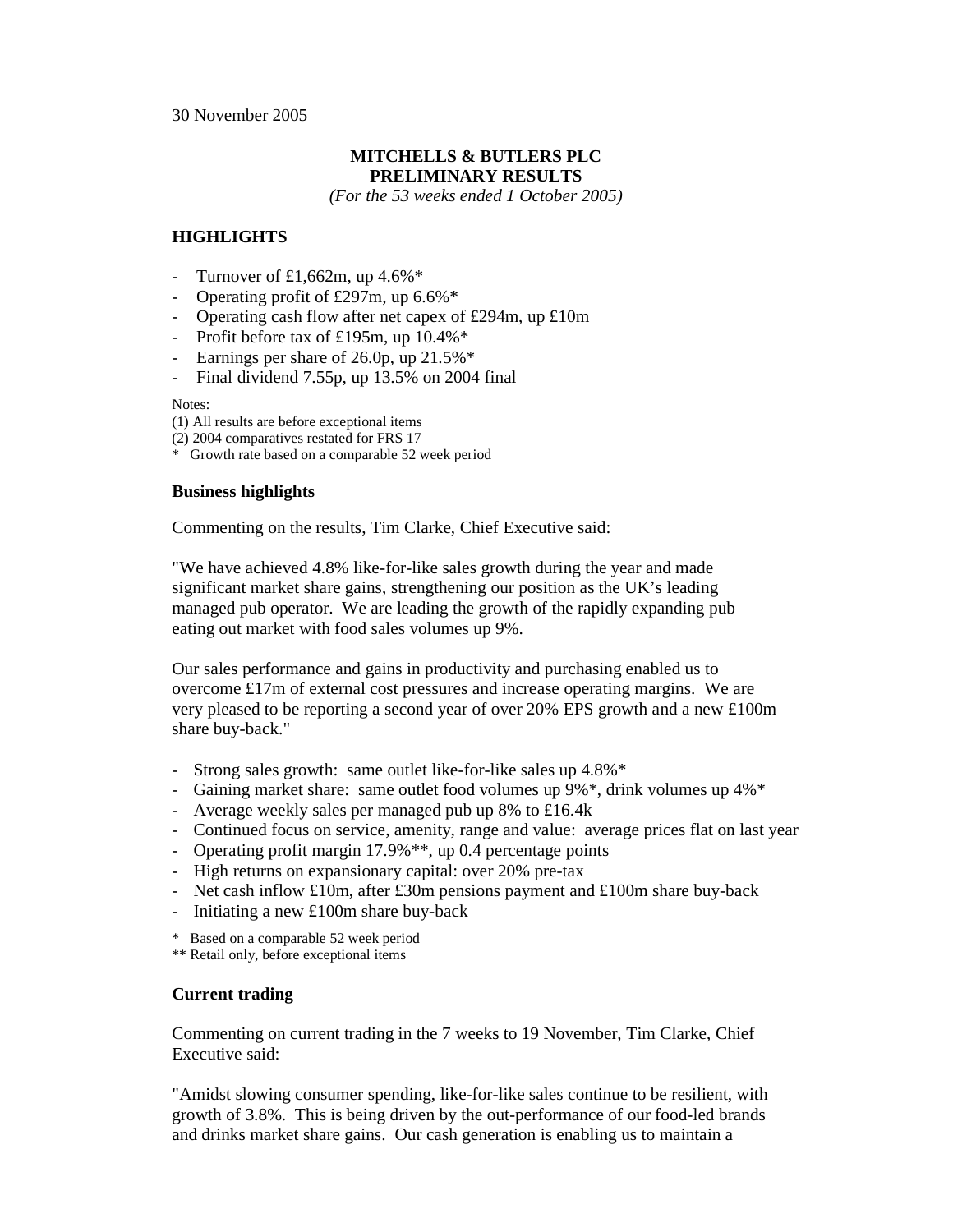strong investment programme with high returns, and announce a further £100 million buy-back programme, while continuing to review value creative opportunities for industry consolidation."

In the first seven weeks of the current year, same outlet like-for-like sales have grown by 3.8%. This growth is lower than the previous strong trend, reflecting the general pressures on consumer spending and in particular the weakness of the on-trade beer market. In absolute terms, this remains a good performance and our market share gains continue to be significant.

| 7 weeks to 19 November          | Same Outlet* | Uninvested* |
|---------------------------------|--------------|-------------|
| Residential like-for-like sales | 4.7%         | 2.4%        |
| High Street like-for-like sales | 2.2%         | 1.5%        |
| Total like-for-like sales       | 3.8%         | 2.0%        |

\* For the comparable period

The residential sectors of the market continue to drive our growth with encouraging volume gains, led by food sales in our pub restaurants and residential pubs, with same outlet like-for-likes up 4.7%. The High Street, where same outlet like-for-likes were up 2.2%, remains competitive, particularly in the late night segments. Trading in our central London estate has shown some recovery from the levels recorded after the terrorist attacks.

In the first seven weeks, uninvested like-for-like sales have grown by 2.0% with food and drinks prices broadly unchanged.

## **Dividend and Share Buy-back**

The Board is recommending a final dividend for 2005 of 7.55 pence, making a total dividend for the year of 10.75 pence, up 13.2% on last year. This is consistent with the underlying growth of the business and reflects our commitment to a progressive policy for dividend growth.

In view of the strong trading performance and cash generation of the business, the Board has decided to commence a further share buy-back programme designed to repurchase £100m of the Company's shares during the course of the 2006 financial year. This programme is additional to the £100m buy-back completed during the 2005 financial year. This will preserve sufficient flexibility for the company to participate in industry consolidation if the right opportunities arise, in addition to the organic development of the business. The Board remains committed to the effective deployment of cash resources in the best interests of shareholders.

## **Regulation: Licensing and Smoking**

The new Licensing Act took effect on 24 November and 90% of our 1,831 applications for variation of hours have been granted. We have been concerned to maintain a responsible balance between enhanced commercial opportunities and our obligations to the neighbourhoods in which we trade. On average, these pubs will have an extension of just over an hour in the evening. We will also be taking up new day time opportunities, with our pub restaurants opening one hour earlier on Sunday lunchtimes, their busiest trading session.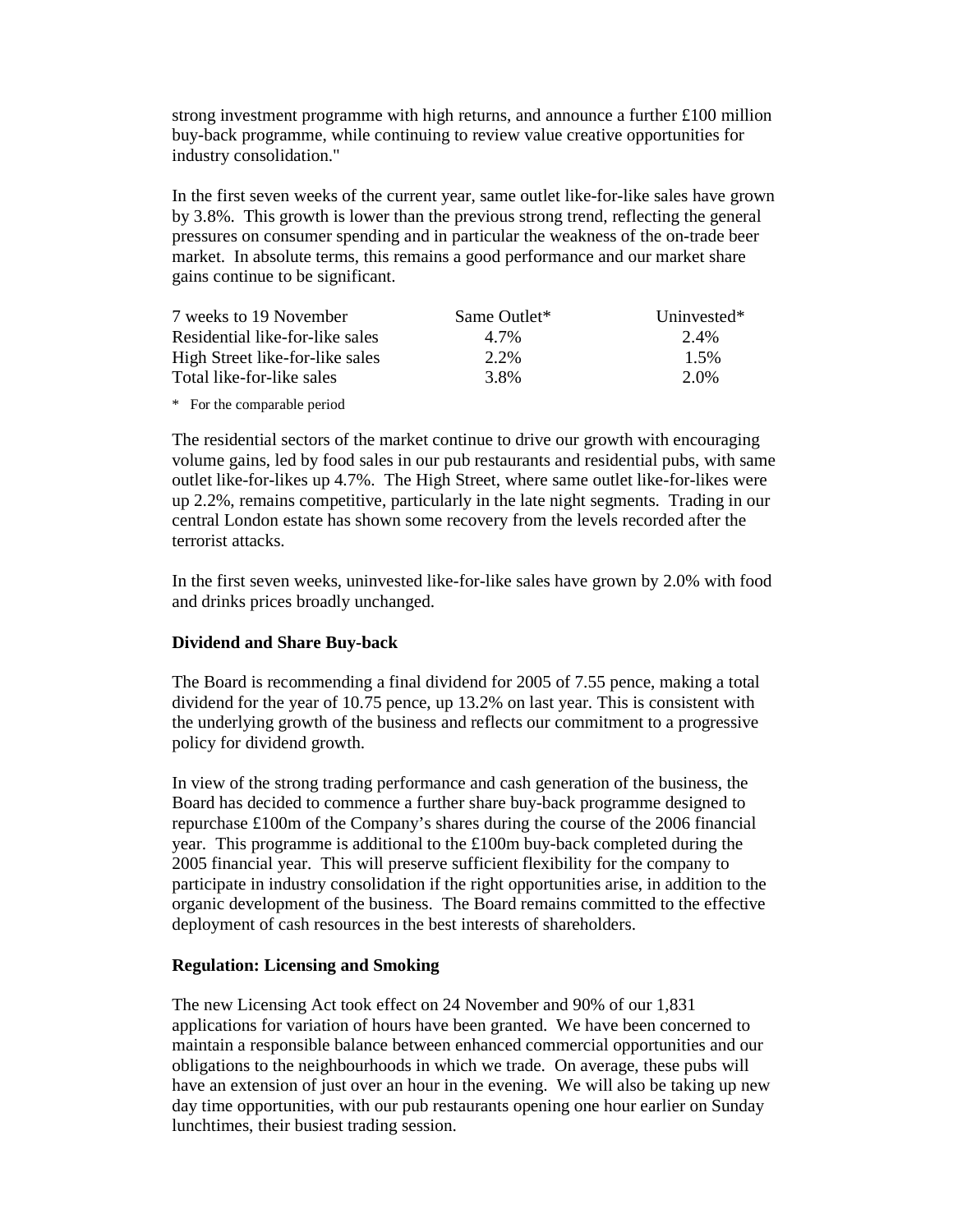On smoking, the Government has recently published its Health Bill, proposing to prohibit smoking in pubs where food is prepared and sold from the summer of 2007. It is unclear whether the legislation will be materially amended from the current food based proposals during its Parliamentary passage, given the severe criticism from the medical authorities and many MPs concerned at the potential health consequences of effectively incentivising pubs to remove food to return to a drinks only, smoking environment.

In the event that the Government proposal does pass in its current form, we intend to continue to move towards food based, non-smoking offers in the great majority of the estate. Regrettably, there is a minority of the estate with a lower food sales mix, where the continued provision of food would need to be reviewed.

Overall we regard the current proposal as a retrograde step, forcing pubs to make invidious choices, which may prove to be only temporary. From a commercial point of view it is sub-optimal but manageable after the initial disruption, because of the wide spread of the food mix in our estate.

Our approach will be to adapt our response to such legislation to suit the different parts of our estate as and when the details become clear. However, because the political process could well default to a full ban sooner or later, it would be preferable to see that position implemented in one clear and decisive step.

# **Outlook**

Mitchells & Butlers' business is increasingly focused on the long term growth of the informal, value for money, eating and drinking out markets in residential areas where our pubs are capturing a disproportionate share of the growth. Food is now our biggest selling product.

Despite the prospect of subdued consumer spending and an expected increase in regulatory and energy costs in the region of £25m, the Board is confident that our marketing activity, our cost efficiency initiatives and our continuing investment in the estate will secure further growth and cash returns for shareholders in the year ahead.

The Board will continue to use the cash flows generated to deliver value to shareholders, through investment in the business for high returns, pursuit of value creative acquisitions, or return to shareholders by way of dividend and share buyback.

For further information please contact:

| <b>Investor Relations:</b>        |               |
|-----------------------------------|---------------|
| Erik Castenskiold                 | 0121 498 4907 |
| Media:                            |               |
| Simon Ward                        | 0121 498 5795 |
| James Murgatroyd (Finsbury Group) | 020 7251 3801 |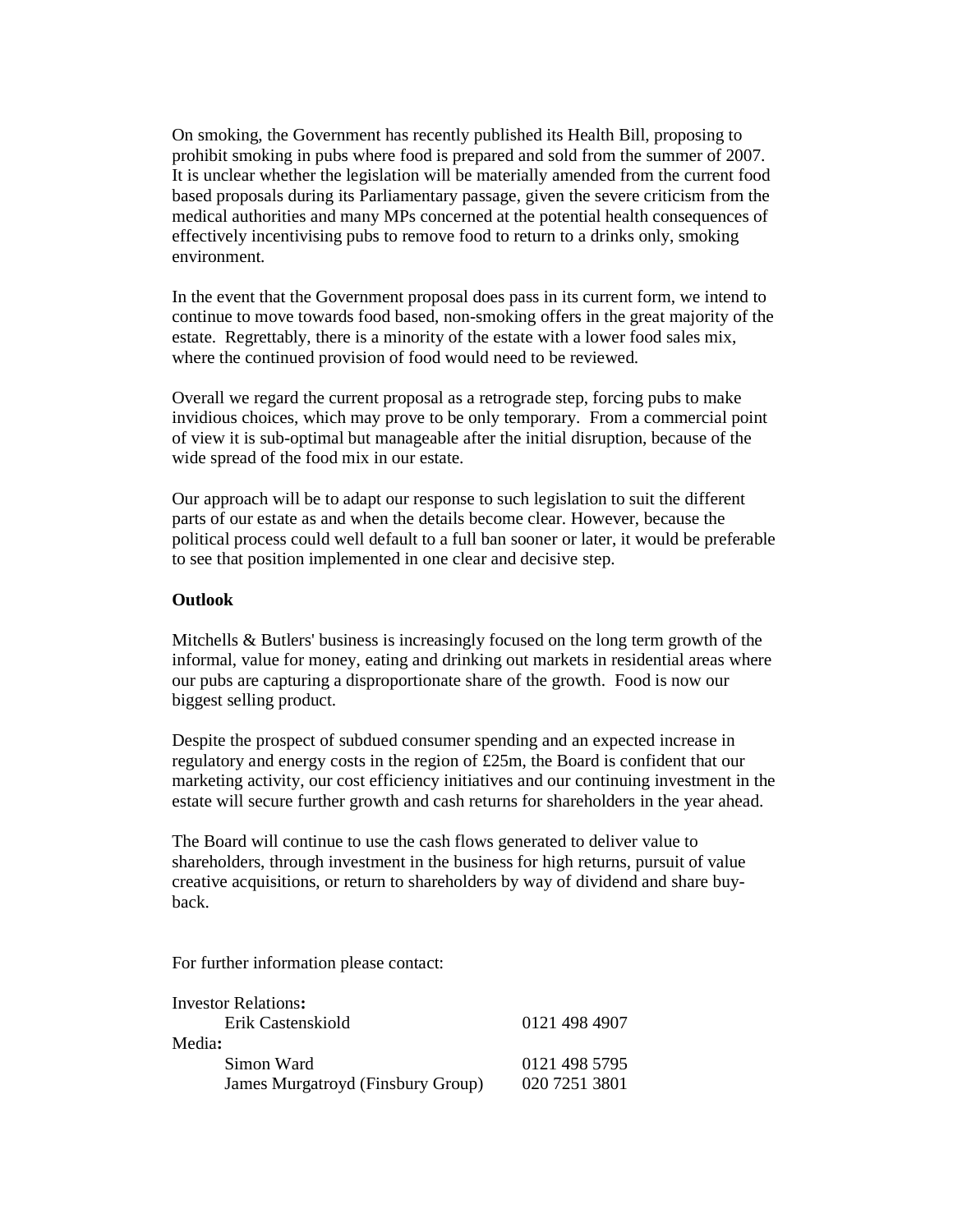A presentation for analysts and investors will be held at 9am on 30 November 2005 at the JP Morgan Cazenove Auditorium. A live webcast of the presentation will be available on the Mitchells & Butlers plc website www.mbplc.com.

Notes for editors:

- Same outlet (invested) like-for-like sales include the sales performance of all managed pubs that were trading for the two periods being compared. 96% of the estate is included in this measure.
- Uninvested like-for-like sales include the sales performance of those managed pubs that have not received expansionary investment of more than £30,000 in the two periods being compared. 89% of the estate is included in this measure.
- Mitchells & Butlers owns and operates around 2,000 high quality pubs in prime locations nationwide. The Group's predominantly freehold, managed estate is biased towards large pubs in residential locations. With around 3% of the pubs in the UK, Mitchells & Butlers has 10% of industry sales, and average weekly sales per pub of over three times the industry average.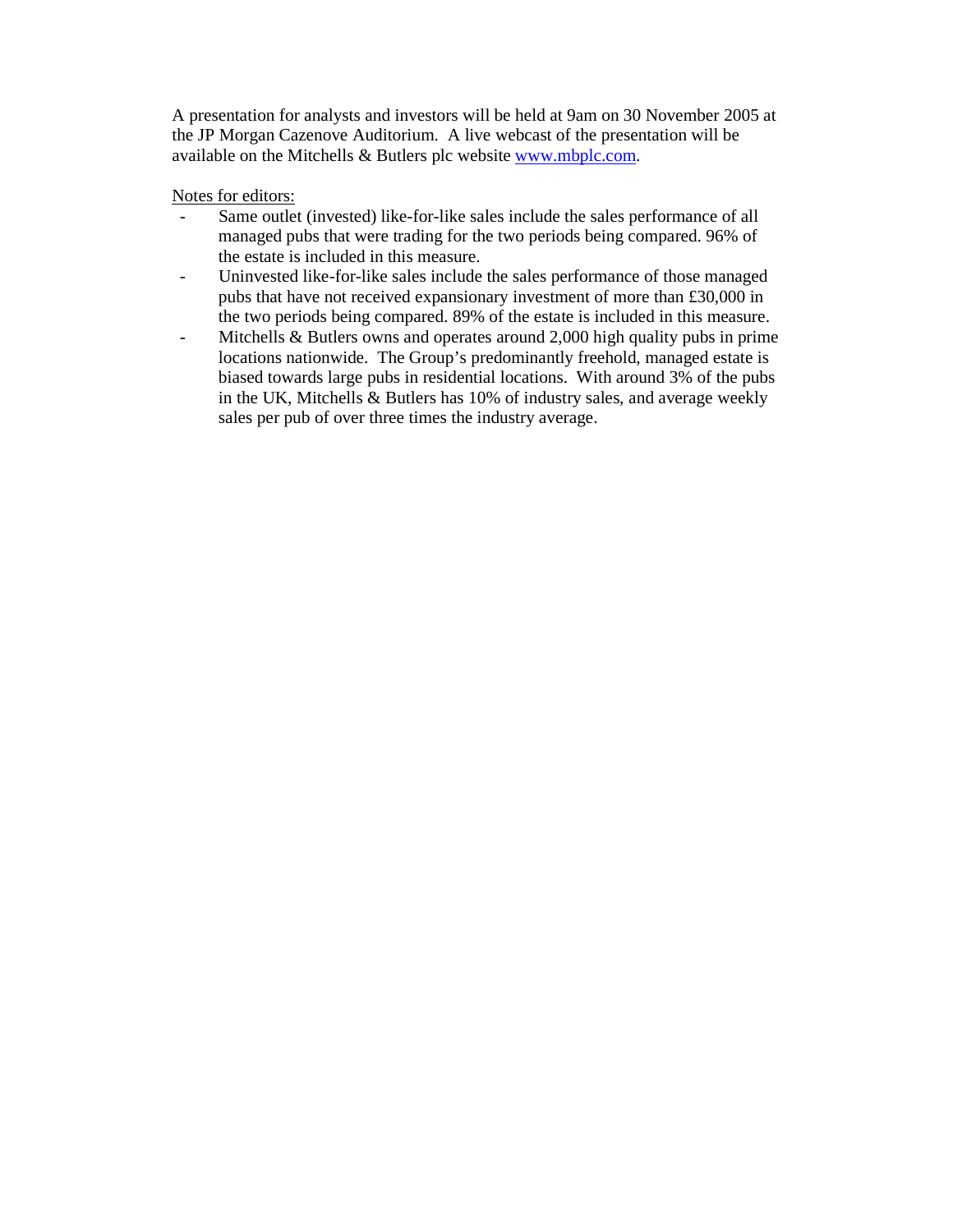## **CHIEF EXECUTIVE'S REVIEW**

*The 2005 financial year comprises 53 weeks and therefore, where necessary, the trading results have been restated on a 52 week basis for a more appropriate comparison. Unless otherwise stated, all sales, profit and like-for-like trading statistics relate to a 52 week basis; all cash flow results are for 53 weeks. The figures for 2004 have been restated in line with pensions accounting under FRS 17 which was adopted by the Group in 2005.*

|                                | 2005       | 2005       | $2004*$    | 52 week      |
|--------------------------------|------------|------------|------------|--------------|
|                                | 53 weeks   | 52 weeks   | 52 weeks   | <b>Basis</b> |
| Total sales                    | £1,662 $m$ | £1,631 $m$ | £1,560 $m$ | $+4.6%$      |
| Operating profit**             | £297 $m$   | £291 $m$   | £273 $m$   | $+6.6%$      |
| Same outlet like-for-like      |            |            |            | $+4.8%$      |
| sales                          |            |            |            |              |
| Uninvested like-for-like sales |            |            |            | $+3.0\%$     |
| *Restated for FRS 17           |            |            |            |              |
| **Before exceptional items     |            |            |            |              |

In the face of a difficult consumer spending environment, Mitchells & Butlers has delivered strong like-for-like sales growth in 2005 of 4.8 % (3.0% on an uninvested basis). This trading performance, combined with tight cost management, has increased operating profit in the 53 weeks to £297m with net operating margins increasing by  $0.4$  percentage points. Together with the £100m share buyback completed in the year this has resulted in an increase in adjusted earnings per share of 24.4% (21.5% on a comparable 52 week basis). Our growth has been achieved by a clear focus on the key elements of our pub retailing strategy, generating value for shareholders through:

- **Owning and operating approximately 2,000 of the highest taking pubs in the industry.** Our managed pubs generate average weekly sales of £16.4k, up a further 8% for the second year in succession, and well over three times the industry average.
- **Widening the inclusive appeal of our pubs to new users.** Through high levels of amenity and the strong consumer appeal of our well positioned offers, we are attracting disproportionate numbers of new users, such as dual working couples, families, females and over-50's, whose frequency of pub visiting is growing.
- **Leading the growth of the informal, good value eating out market.** The growth in pub usage is being driven by the quality and value of pub food offers. We are at the forefront of these trends with like-for-like meal volumes growing 9% last year. We served over 75 million main meals last year, at an average price of £6. Total food sales grew to over £500 million for the first time, accounting for 31% of retail sales, compared with 11% in the mid-nineties.
- **Gaining drinks market share.** Alongside growing food sales we are capturing strong growth in wine and soft drinks with sales volumes up 8%. In the beer market we have grown sales volumes by 1.5% against an on-trade market down by 3.6%.
- **Productivity and purchasing efficiency.** The combination of high individual outlet sales levels and over £1.6 billion of sales group-wide, enables us to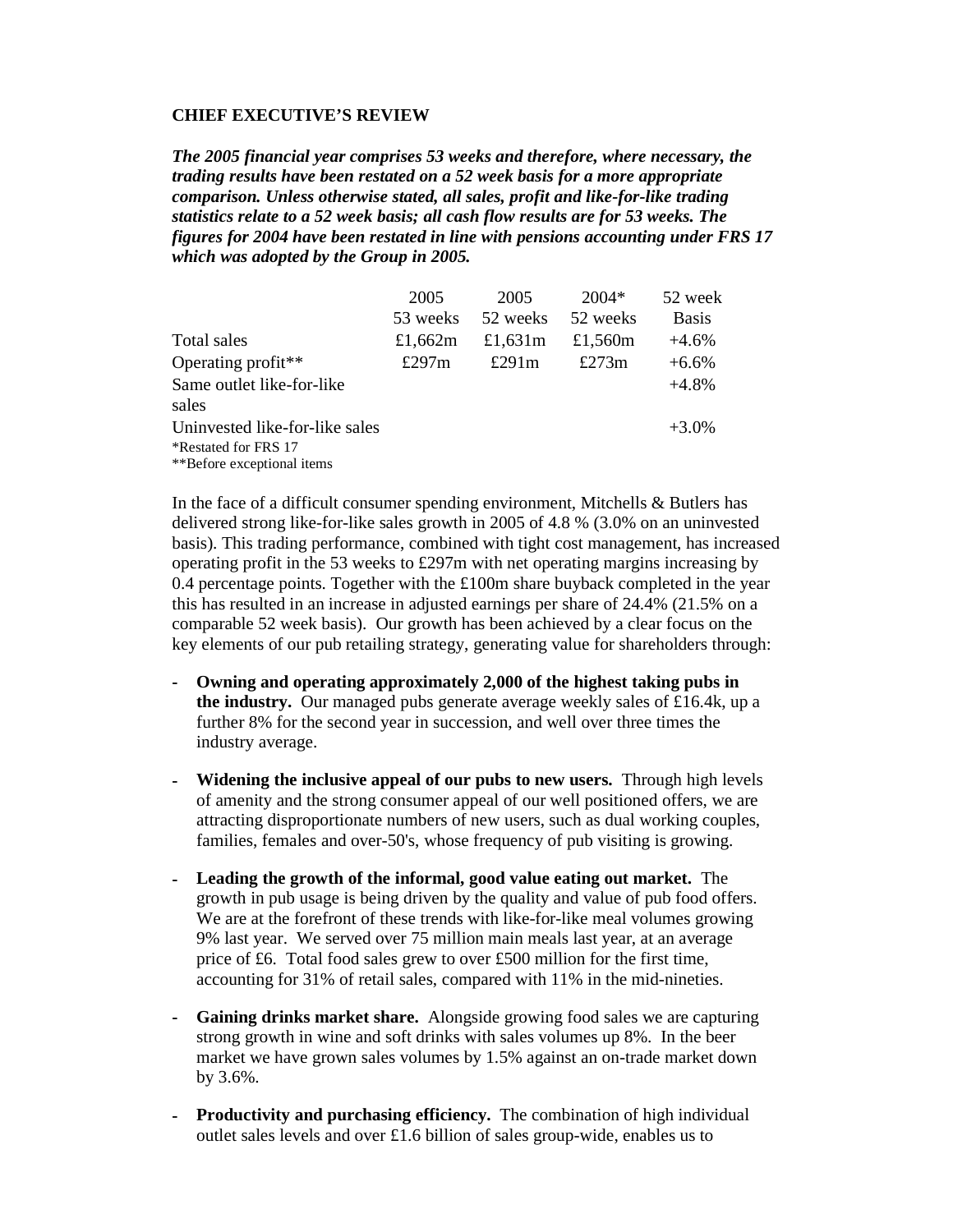generate strong efficiencies in retail staff productivity, purchasing and support costs.

- **Estate development.** Investment in the development of the estate through the expansion of our proven brands and formats continued to add significant value. EBIT returns on this year's and last year's expansionary investment are currently running at over 20%.
- **Value creative use of cash generated.** The success of our strategy has generated operating cash flow after net capex of £294 million, before exceptional items. As pub assets are typically valued as a multiple of their cash flows, the improving performance in profits and returns drives asset appreciation. We are committed to applying the benefits of that cash generation and gain in asset values to the benefit of shareholders.

## **Profitable sales growth**

Our marketing actions have delivered some of the strongest like-for-like sales growth in the industry. However whilst driving turnover is critical, our overriding sales objective is to grow volumes to maximise profits. 4.8% like-for-like sales growth was achieved with unchanged retail prices and a percentage gross margin broadly in line with last year. As a result, our value based sales strategy has delivered further growth in uninvested like-for-like gross profits.

## **Improving product range and quality**

Improved product range, customer choice and value, generated both better mix, with further trading up to new premium products, and increased volumes. We have outperformed in the beer market by enhancing the range of premium imported beers and typically stock in our larger pubs three products in each of the mainstream product categories. In wine, volume growth has been led by our own label wines, while soft drinks growth has been the result of the expansion of the range of carbonates and our own fresh fruit juices. In food, our Innovation Centre is successfully developing new menu choices of lighter bites, dishes with a wider range of spicier and ethnic tastes and new premium offerings.

## **Volume driven efficiencies**

Extracting maximum benefit from growing volumes has been critical given a £17 million increase in regulatory and energy costs. In purchasing, we have progressively taken advantage of the increasing commercial freedom over our beer and soft drinks contracts to negotiate better terms. As a result we have been able to bring forward to this year some beer purchasing and range benefits in advance of the end of a major beer contract in August 2005. We also generated further gains from food purchasing.

Volume growth, combined with our investment behind training, scheduling and incentives enabled a further 3% productivity improvement in staff contribution per hour. As a result, despite the increase in the minimum wage, we maintained employment costs at 24% of retail sales.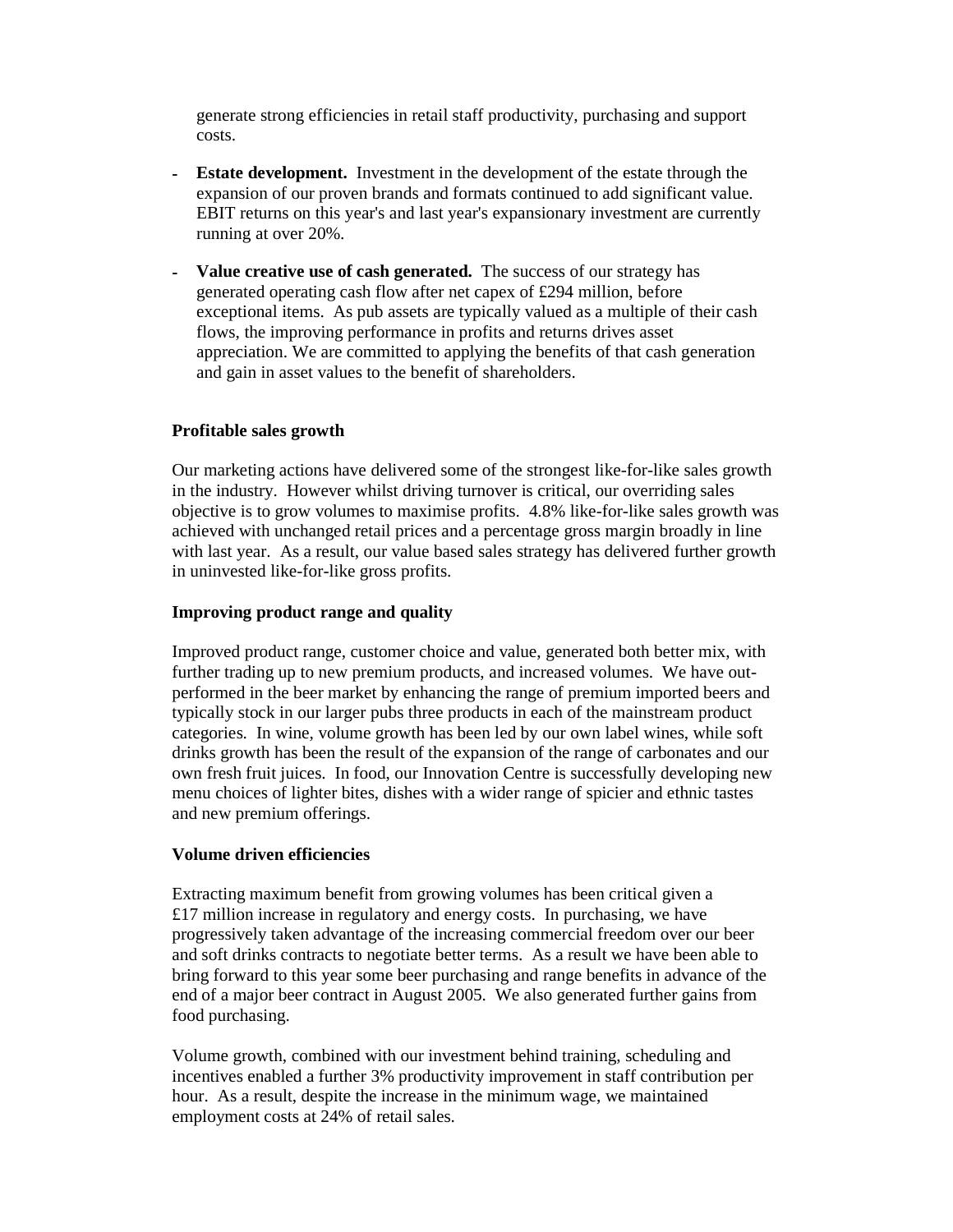# **Operational expertise**

Operating large scale pubs is key to our ability to provide the quality of amenity and service and the range of products at good value prices that today's customers demand. We are constantly developing our operating skills in the capacity management of kitchens, bars and serve times to deliver high service standards at peak trading periods. For instance, in our pub restaurants, average cover turns have risen over 10% to almost 15 times a week.

# **Strong brand and format performance**

The development and evolution of some of the strongest consumer brands and formats in the industry is a core part of our strategy.

Same outlet like-for-like sales were up 5.7% in the 70% of our pubs in the residential areas. This growth reflects the strength of our main brands and formats in this sector: Harvester, Toby and Vintage Inns in pub restaurants; Ember Inns and Sizzling Pub Co, high quality locals with significant food sales; and our Metro Professionals format in affluent areas of London. We have also been developing two highly successful new formats to capture a wider share of the eating out market: Premium Country Dining pubs and value for money Pub Carveries on urban housing estates.

In the 30% of the estate in the High Street, same outlet like-for-like sales were up 3.3%. This growth reflected a strong performance in our central London business, led by All Bar One and Nicholson's, prior to the July terrorist attacks; rapid growth by our traditional Town Pubs in the major provincial city centres; and resilient trading in difficult market conditions by our circuit venue brands such as Flares and O'Neill's.

# **Investment in the estate**

Over the past year, we invested a total of £167 million in maintaining and developing the estate. The majority of the investment has been focused on the residential estate and the development of the key food orientated pub and pub restaurant brands. To maximise individual site profits, we have also continued to develop our Innkeeper's Lodges alongside our pubs. These now represent some 60% of the total 4,000 bedrooms across the estate.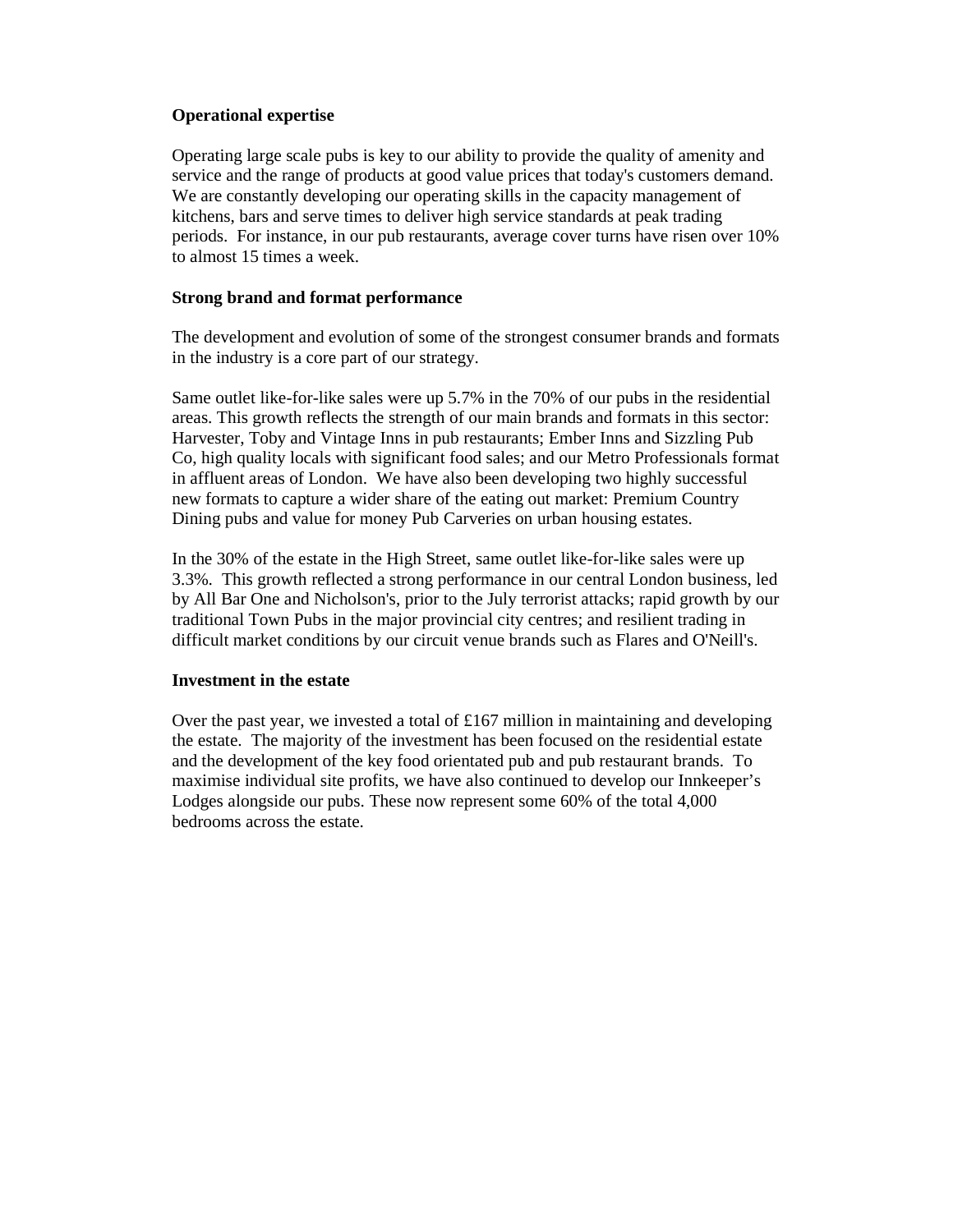## **FINANCIAL REVIEW**

Total sales for the year of  $\pounds1,662m$  were up 4.6% on last year on a comparable 52 week basis. Like-for-like sales were strong in both the Residential and High Street businesses, reflecting continued market share gains.

|                                 | Same Outlet* | Uninvested $*$ |
|---------------------------------|--------------|----------------|
| Residential like-for-like sales | 5.7%         | 3.6%           |
| High Street like-for-like sales | 3.3%         | 2.3%           |
| Total like-for-like sales       | 4 8%         | 3.0%           |

\*52 week basis

With the success of on-going sales and marketing activities, food and drink volumes were up 9% and 4% respectively, on a same outlet 52 week basis, with average retail prices unchanged. Despite the much faster growth of the lower-margin food and wine categories, the overall percentage gross margin was broadly maintained, with additional purchasing gains being achieved.

With strong volume performance and further cost efficiencies, the net retail operating margin was 0.4 percentage points higher than last year, having absorbed £17m of regulatory and energy cost increases.

The organic sales growth in the estate was supported by an investment programme of £167m in the year. £106m was invested to maintain the high levels of amenity in the pubs and the continuing evolution of our brands and formats. The balance of £61m was spent on expansionary capital projects. During the year, 6 new pubs were opened and 80 existing pubs were converted to one of our brands or formats to uplift their sales and profits. In addition, 13 Innkeepers Lodges were developed on land adjacent to existing pubs. Overall, we are achieving an average incremental return on investment of over 20% before tax on the expansionary projects of the last two years.

Net capital investment during the year was £110m as disposal proceeds of £57m were achieved from the opportunistic sale of individual pubs or surplus pieces of land, taking advantage of the continued buoyancy in the property market.

As a result of our progress, operating profit before exceptional items was £297m, up 6.6% on a 52 week comparable basis, representing an increased net operating margin from 17.5% to 17.9%.

## **Pubs & Bars**

|                                 | 2005     | 2005                       | $2004*$  | 52 week      |
|---------------------------------|----------|----------------------------|----------|--------------|
|                                 |          | 53 weeks 52 weeks 52 weeks |          | <b>Basis</b> |
| Total sales                     | £957 $m$ | £939 $m$                   | £913 $m$ | $+2.8%$      |
| Operating profit**              | £180 $m$ | £176 $m$                   | £173 $m$ | $+1.7%$      |
| Same outlet like-for-like sales |          |                            |          | $+3.4%$      |
| Uninvested like-for-like sales  |          |                            |          | $+2.1%$      |
| * Restated for FRS 17           |          |                            |          |              |
| ** Before exceptional items     |          |                            |          |              |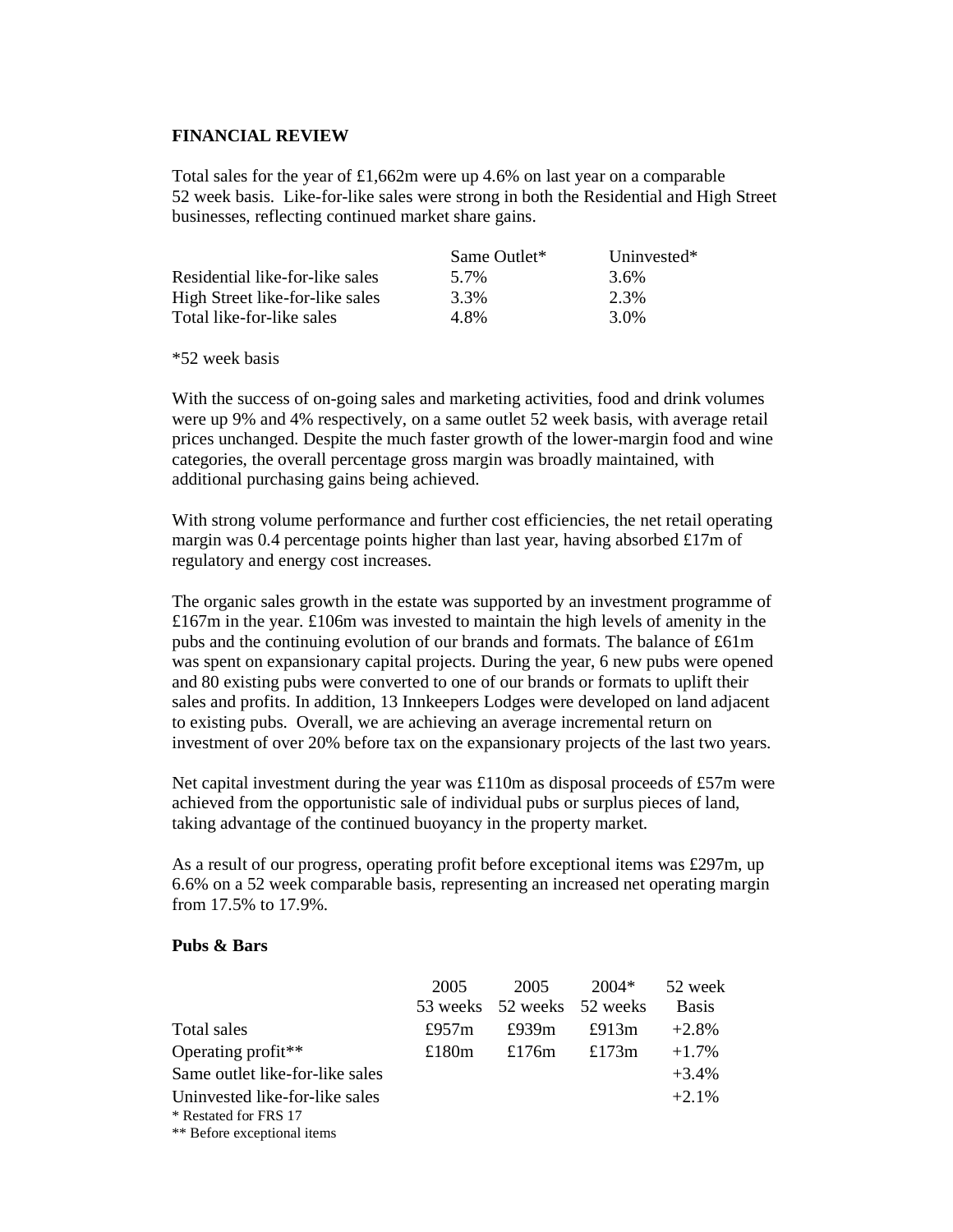Sales in the Pubs & Bars Division were 2.8% ahead of last year on a comparable 52 week basis. Drinks sales showed good growth despite a further 3.6% volume decline in the on-trade beer market over the last year and on-going price competition from supermarkets. The emphasis has been on continuing to develop the range of products and price points that we offer, particularly in draught lager and speciality beers.

The branded local pubs in residential areas with strong food offers performed very well, as did the pubs in Central London overall, although their sales suffered since July, as a consequence of the terrorist attacks. By contrast, the unbranded local pubs with a lower food sales mix were more exposed to the beer market declines and our High Street circuit bars continued to face intense competitive conditions.

The number of managed units in Pubs & Bars reduced to 1,267 after 30 pubs were sold and 21 were transferred to operate under franchise agreements. There were on average 1,262 trading outlets during the year. A total of 45 conversions were completed, predominantly to residential brands and formats such as Sizzling Pub Co, Ember Inns and the Metropolitan Professionals format. In addition, a new Ember Inn was opened, marking the first new site acquisition for this brand.

Following a better performance in the second half, Pubs & Bars profits were up 1.7% in the year. Despite continuing pressure on employment and energy costs, the net margin was 18.7% compared with 18.9% last year.

## **Restaurants**

|                                 | 2005     | 2005                       | 2004*    | 52 week      |
|---------------------------------|----------|----------------------------|----------|--------------|
|                                 |          | 53 weeks 52 weeks 52 weeks |          | <b>basis</b> |
| Total sales                     | £697 $m$ | £684 $m$                   | £641 $m$ | $+6.7\%$     |
| Operating profit**              | £116 $m$ | £114 $m$                   | £99 $m$  | $+15.2%$     |
| Same outlet like-for-like sales |          |                            |          | $+6.9\%$     |
| Uninvested like-for-like sales  |          |                            |          | $+4.4%$      |
| *Restated for FRS 17            |          |                            |          |              |
| ** Before exceptional items     |          |                            |          |              |

The Restaurants Division produced excellent results, driven by the strength of our brands, our value offers and our operating skills. By increasing the variety of dishes and extending the range of tastes being catered for, we have been improving choice and attracting a wider customer base. This, combined with drinks value and range enhancements, has stimulated higher footfall and food volumes with the average pub restaurant now selling over 1,800 main meals per week.

During the year, 3 new Vintage Inns and 2 Toby restaurants were opened. In addition, 35 pubs were converted to existing brands as well as our more recent offer developments in the premium country dining market segment and the Pub Carvery format. A number of extensions and lodges were also built on existing sites, to capture additional trading potential.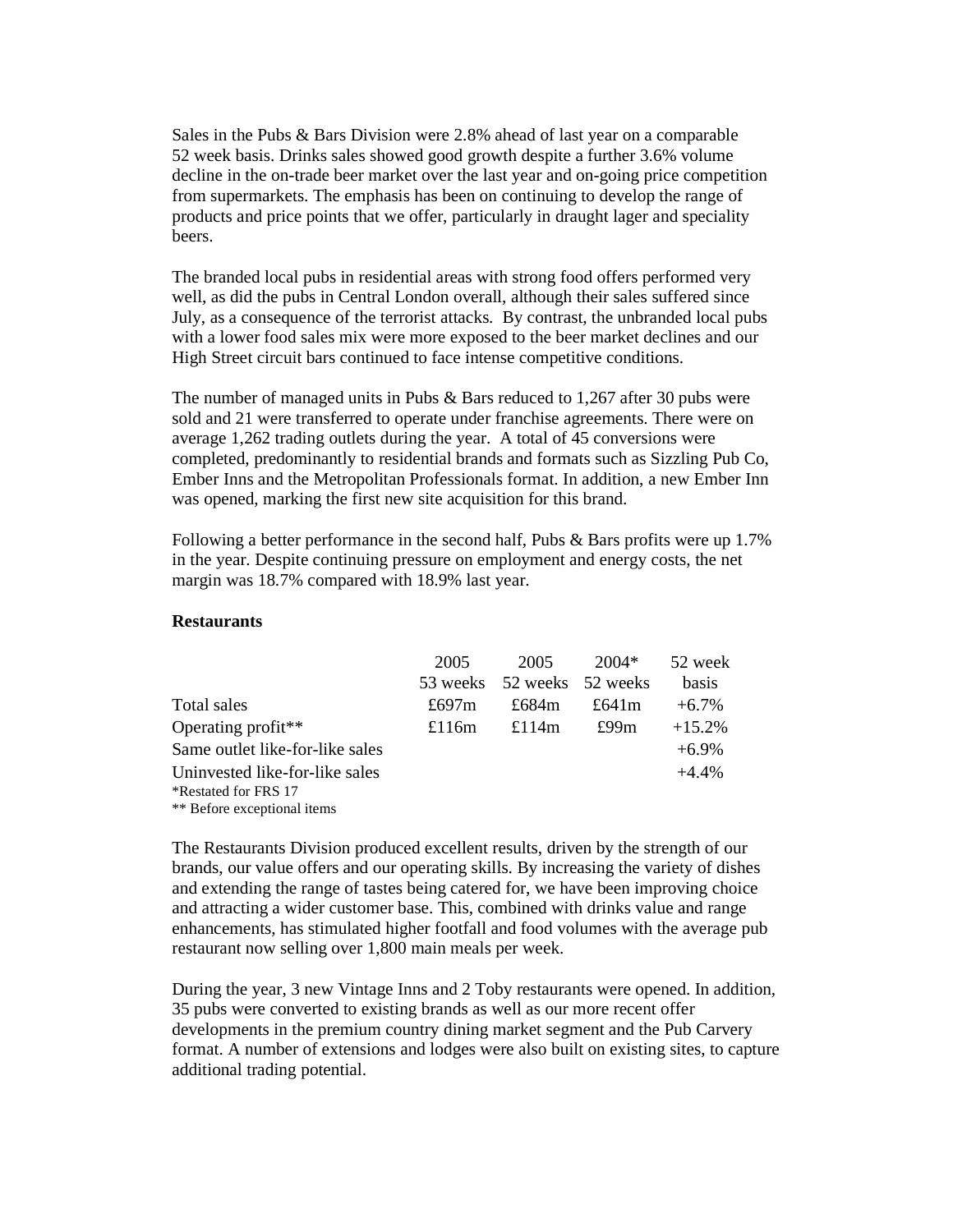Overall, there were 591 units in Restaurants at the year end, after 8 sites were sold and a further 8 transferred to operate under franchise agreements. There were on average 584 trading outlets during the year.

The positive combination in Restaurants of strong volume performance, productivity improvements and good cost control, produced an operating profit of £116m, up 15.2% on the comparable 52 week basis, with a corresponding increase in the net operating margin from 15.4% to 16.7%

## **Standard Commercial Property Developments (SCPD)**

SCPD aims to maximise the value of the Group's surplus properties which are suitable for development. Turnover of £8m and operating profit of £1m were generated during the year, primarily through the sale of two developments in Burtonon-Trent and Bournemouth.

## **Accounting policies**

The principal accounting policies of the Group remain unchanged from the previous year with the exception of the full adoption of FRS 17 'Retirement Benefits'. In prior years, the Group has complied with the transitional disclosure requirements of this standard. FRS 17 has been adopted in full in light of the introduction of International Financial Reporting Standards from 1 January 2005; the measurement principles in the equivalent international standard are similar to those in FRS 17. The change in accounting policy therefore provides investors with greater clarity of earnings and net assets going forward.

The full adoption of FRS 17 has resulted in a change in the accounting treatment of the Group's defined benefit pension arrangements. In particular, the net liabilities of the pension schemes are included on the balance sheet, current service costs and net financial returns are included in the profit and loss account and actuarial gains and losses are recognised in the statement of total recognised group gains and losses. Previous accounting under SSAP 24 'Accounting for Pensions Costs' required the charging of regular costs and variations from regular costs in the profit and loss account with the difference between the cumulative amounts charged and the payments made to the pension schemes shown as a prepayment or liability on the balance sheet. This change in accounting policy has been accounted for as a prior year adjustment and previously reported figures have been restated accordingly.

The total pension cost of £14m for the 53 weeks ended 1 October 2005 included within operating profit compares to £45m which would have been incurred under SSAP 24. The SSAP 24 cost would have been higher this year reflecting the impact of the full actuarial valuations of the pension schemes at 31 March 2004. If FRS 17 had not been adopted, the net assets of the Group would have been £200m higher at 1 October 2005 under SSAP 24.

# **Exceptional items**

During the year, the Group incurred exceptional operating costs of £4m relating to the once-off costs of obtaining new licences for its pubs and pub restaurants as required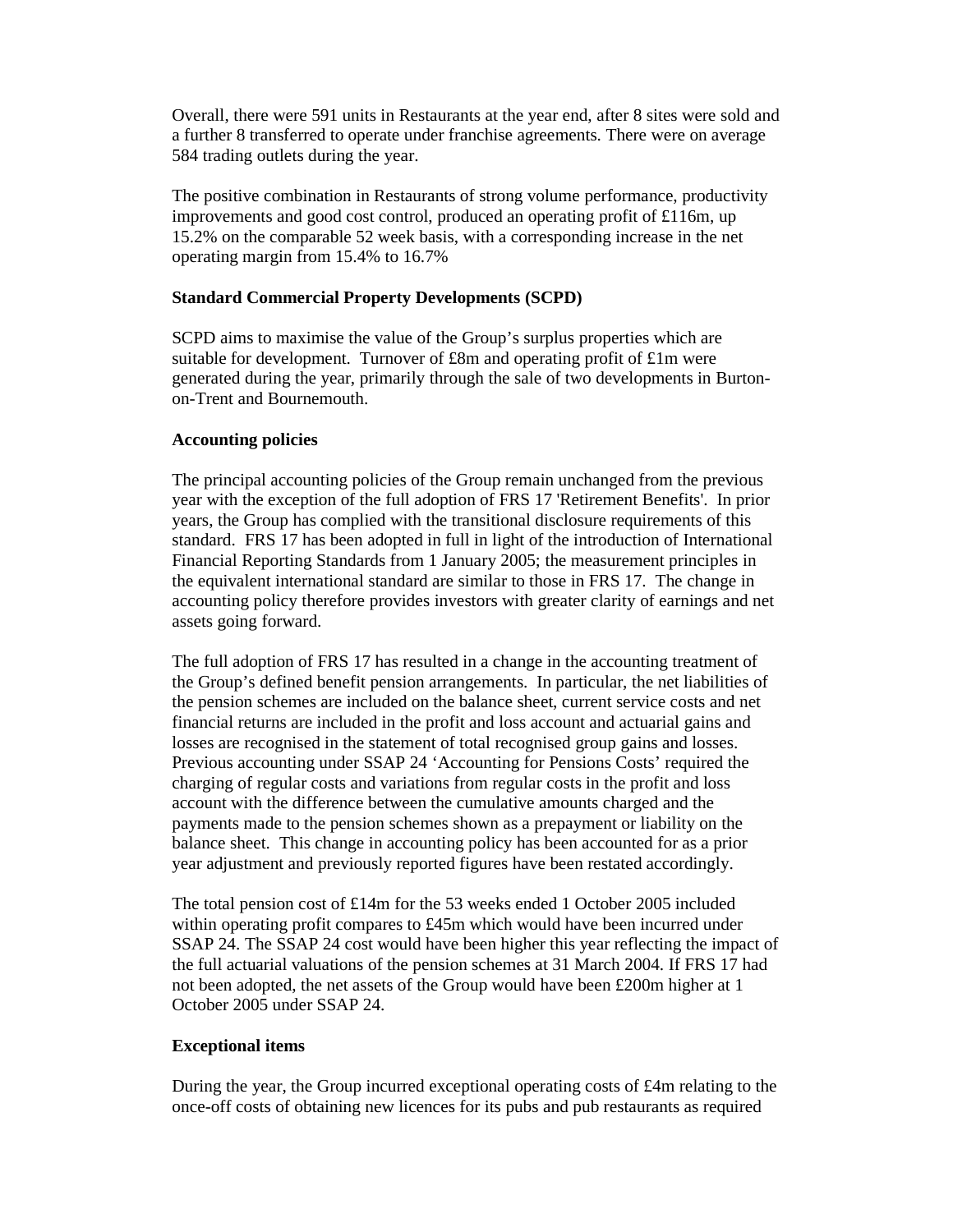by the Licensing Act 2003. A non-operating exceptional profit of £1m also arose on the disposal of fixed assets.

# **Interest**

The net interest charge for the year on the Group's net debt was £105m compared with  $£101m$  (before exceptional interest) in 2004. The composition of the charge was interest payable of £116m (2004 £100m) in respect of the Group's securitised debt, less £11m (2004 £9m) of interest income earned on surplus cash. During the early part of the 2004 financial year, the Group also incurred an interest charge of £10m in relation to the floating rate borrowings that were in place before the securitisation. As required by the terms of the securitisation, interest payable on the securitised debt is totally fixed through the use of interest rate and currency swaps.

Following the adoption of FRS 17, the Group has reported net finance income in respect of pensions of £3m (2004 £1m) representing the excess of the expected return on the scheme assets over the interest cost of the scheme liabilities.

# **Taxation**

The tax charge of £62m before exceptional items, represents an effective tax rate of 32.0%, which is higher than the UK statutory rate of 30% due to non-allowable items, in particular the depreciation of properties. The equivalent effective tax rate for the previous year was 32.4%. Including the effect of exceptional items, the effective tax rate was 30.6%, which compares with last year's rate of 31.3%.

# **Earnings per share**

Earnings per share based on 53 weeks, adjusted for exceptional items, were 26.0p, up 24.4%. On a comparable 52 week basis the increase was 21.5%. In addition to the growth in operating profit, earnings per share have benefited from the share consolidation accompanying the return of funds to shareholders in 2003 and the share buyback programme during the current year.

Basic earnings per share for the year were 26.0p compared with 21.1p last year.

# **Dividends and returns to shareholders**

The Board is recommending a final dividend for 2005 of 7.55 pence, up 13.5% on the final dividend last year. Together with the interim dividend of 3.20 pence paid on 30 June 2005, this gives a total dividend for the year of 10.75 pence, up 13.2% on last year. This increase is consistent with the underlying earnings growth of the business and reflects our commitment to a progressive policy for dividend growth. Subject to approval at the AGM, the total cost of the dividend for the year will be £53m and the final dividend will be paid on 6 February 2006 to shareholders registered on 9 December 2005.

During the year, the Company repurchased 29.8m shares for a total consideration of £101m. Of these shares, 24.2m were cancelled and 5.6m were placed in Treasury or Employee Share Trusts to satisfy the exercise of share options.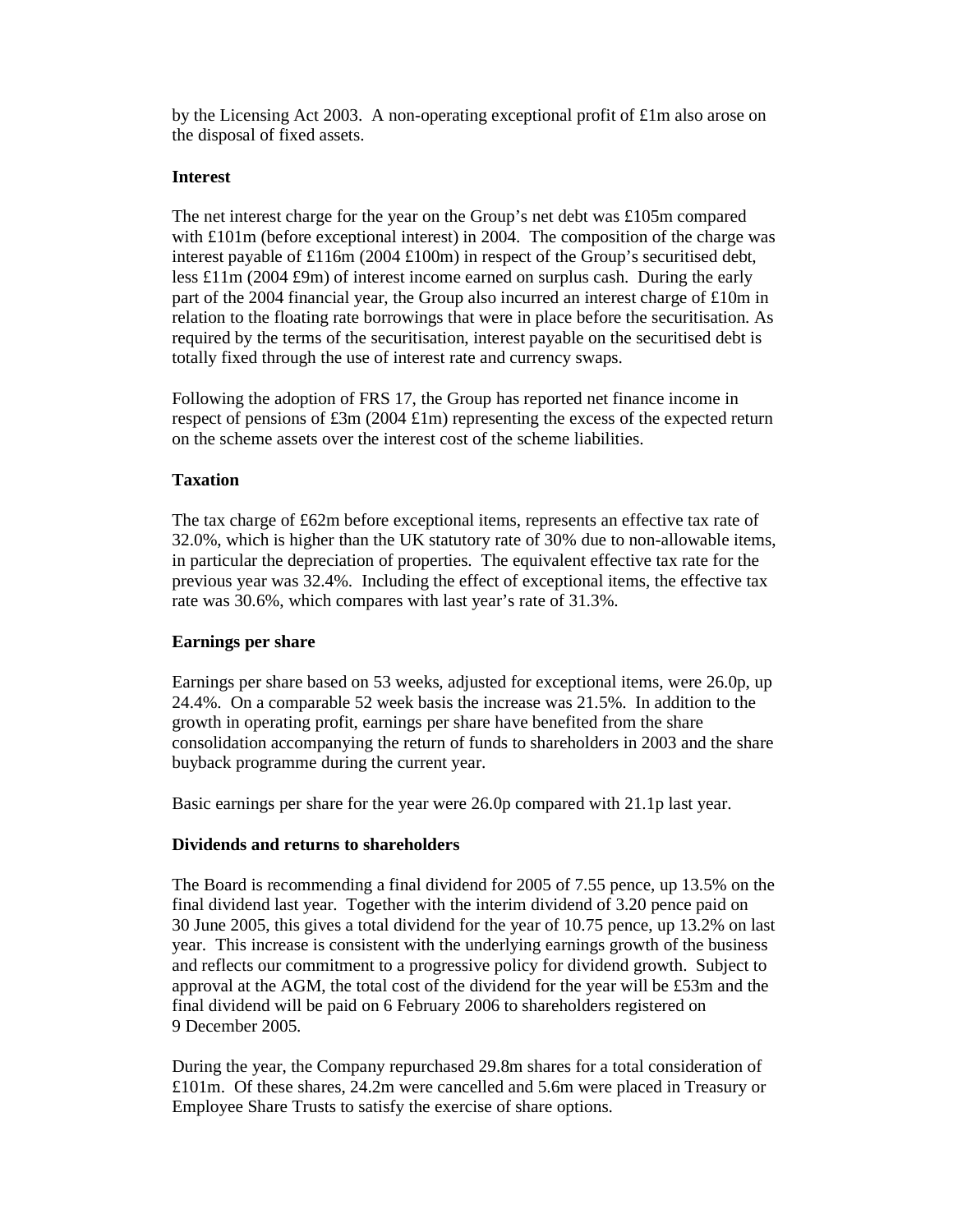During the prior year in December 2003, the Company returned £501m to shareholders by way of a special dividend that was accompanied by a 12 for 17 share consolidation.

# **Cash flow and net debt**

The Group's operations continued to generate strong cash flow with EBITDA of £413m before exceptional items, compared to £381m last year. Operating cash flow after net capital expenditure of £110m was £294m, compared with £284m last year. Interest payments of £102m were higher than the prior year due to a full year of the increased level of debt in place since completion of the refinancing and the return of funds to shareholders in December 2003. Net tax payments of £43m were £9m higher due to the receipt in 2004 of a refund from the HM Revenue & Customs in respect of prior years. The net cash inflow for the year was £10m, after expenditure of £101m on share repurchases and cash receipts of £14m in connection with the exercise of share options. This compared with a net cash outflow of £423m in 2004, which was after the payment of the special dividend of £501m. Net debt was £1,625m at 1 October 2005.

# **Shareholders' funds**

Shareholders' funds at the year end were £1,417m, compared with £1,423m at the end of 2004 after restatement for FRS 17. The cost of the share buyback programme was charged to reserves and was broadly offset by the retained profit for the year (£80m) and the proceeds received on the exercise of share options  $(\text{\textsterling}14m)$ . The adoption of FRS 17 as at 26 September 2004, which required recognition of the FRS 17 pension deficit on the balance sheet and the removal of the prepayment that was carried under SSAP 24, resulted in a reduction in shareholders' funds of £219m.

# **Share price and market capitalisation**

At 1 October 2005 the share price was 365p compared with 259p at the start of the financial year, an increase of 41%. The Company is a member of the FTSE 250 index with a market capitalisation of approximately £1.8bn at the year end.

# **Treasury management**

The financial risks faced by the Group are identified and managed by a central Treasury department. The activities of the Treasury function are carried out in accordance with Board approved policies and are subject to regular audit. The department does not operate as a profit centre.

On 13 November 2003, the Group completed a securitisation of the majority of its pubs, raising a total of £1.9bn through the issue of secured loan notes. The securitisation provides the Group with long-term financing at a cash interest cost of 6% pre tax, including the interest rate and currency swap agreements put in place to hedge the floating rate tranches. The Treasury department is responsible for ensuring that robust procedures are in place for the Company to comply with the various covenants attached to the securitisation.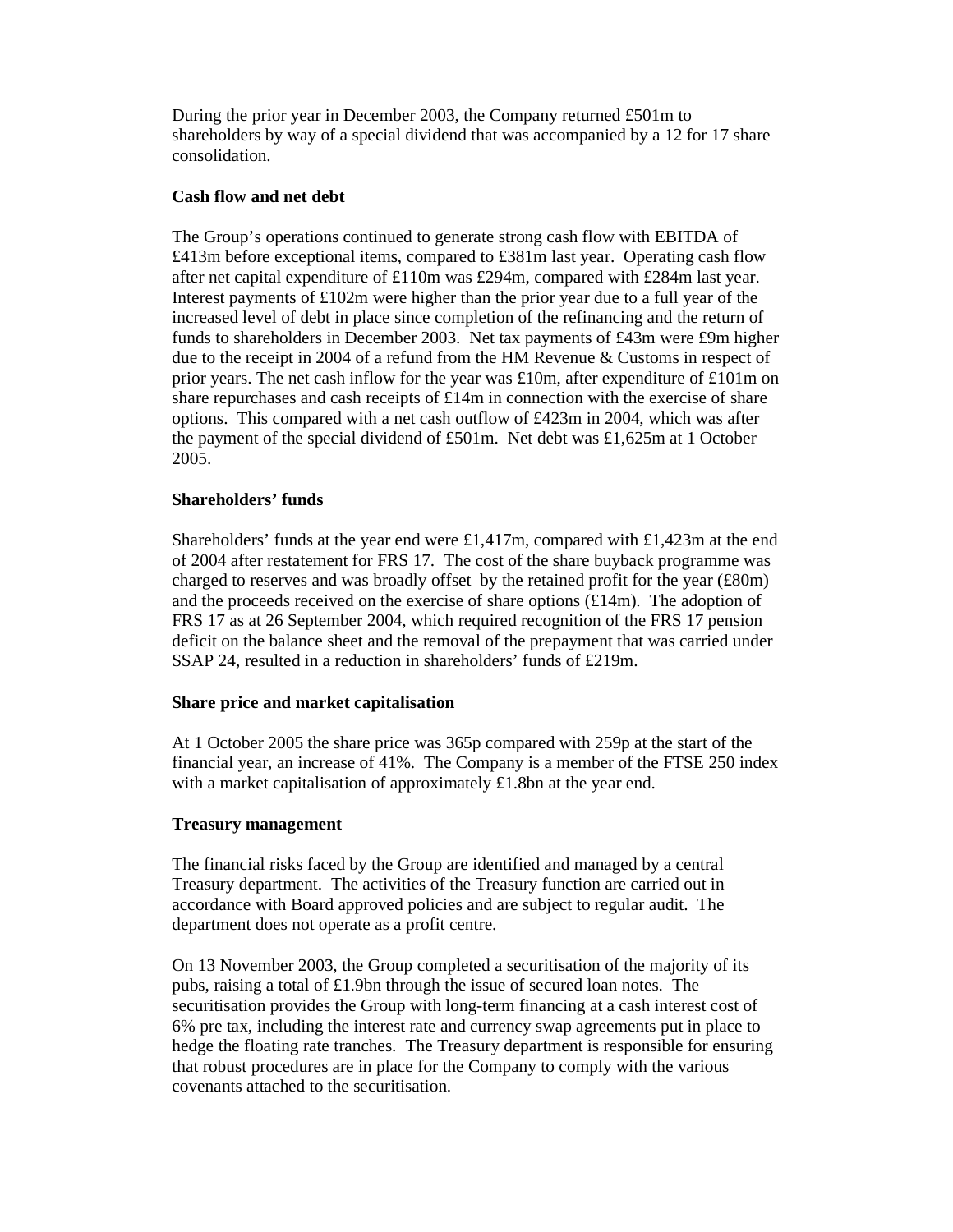The Treasury department is also responsible for identifying and managing foreign exchange exposures. Whilst the Group has limited operations in Germany, the impact of movements in the Euro exchange rate do not have a material effect on the Group's results. Consequently the only foreign exchange hedging in place relates to the US dollar denominated secured loan notes that were issued in connection with the securitisation.

Permitted interest rate hedging methods include the use of fixed rate debt, interest rate swaps, options (such as caps) and forward rate agreements. The only hedging arrangements in place are interest rate and currency swaps taken out at the time of the securitisation to fix the interest cost relating to floating rate loan notes. As required under the terms of the securitisation, these hedging arrangements mean that the interest payable in respect of the securitised debt is totally fixed.

Credit risk on treasury transactions is minimised by operating a policy for the investment of surplus funds that generally restricts the bank counterparties to those with an A credit rating or better, or those providing adequate security. Limits are also set with individual counterparties. Most of the Group's surplus funds are held with financial institutions in the UK.

At 1 October 2005, the Group's net debt of £1,625m consisted of the securitised debt of £1,821m and a small amount of other loan notes and finance lease obligations (£4m), offset by cash and investments of £200m.

The Group has a committed working capital facility of  $£60m$  and a further liquidity facility of £220m available to the securitisation issuer.

## **Pensions**

On an FRS 17 basis, the Group's pensions schemes showed a deficit of £148m at 1 October 2005 compared with £173m at 25 September 2004. The reduction in the deficit reflects the benefit of £30m of additional pension contributions paid in the year and improved investment returns, offset by an increase in liabilities following a reduction in the corporate bond rate used for discounting purposes.

Full actuarial valuations of the Group's pension schemes as at 31 March 2004 were finalised during the year. As a result, regular annual contributions to the schemes increased by £3m during 2005. In addition, the Company has continued to make additional contributions to the schemes, which amounted to £30m during the year. A contribution of £20m was paid shortly after the year end on 21 October 2005, representing the total commitment for additional contributions for the 2006 financial year. For 2007, a further contribution of  $£10m$  is committed under the present agreement with the Trustees. The next actuarial valuation is planned to take place in line with the normal triennial cycle in 2007.

## **IFRS Implementation**

The 2006 financial results will be reported under International Financial Reporting Standards (IFRS) and the 2005 results will be restated accordingly. It is expected that the impact of IFRS on 2005 earnings will be broadly neutral, but it will reduce net assets by up to £250m, predominantly due to higher deferred tax provisions. None of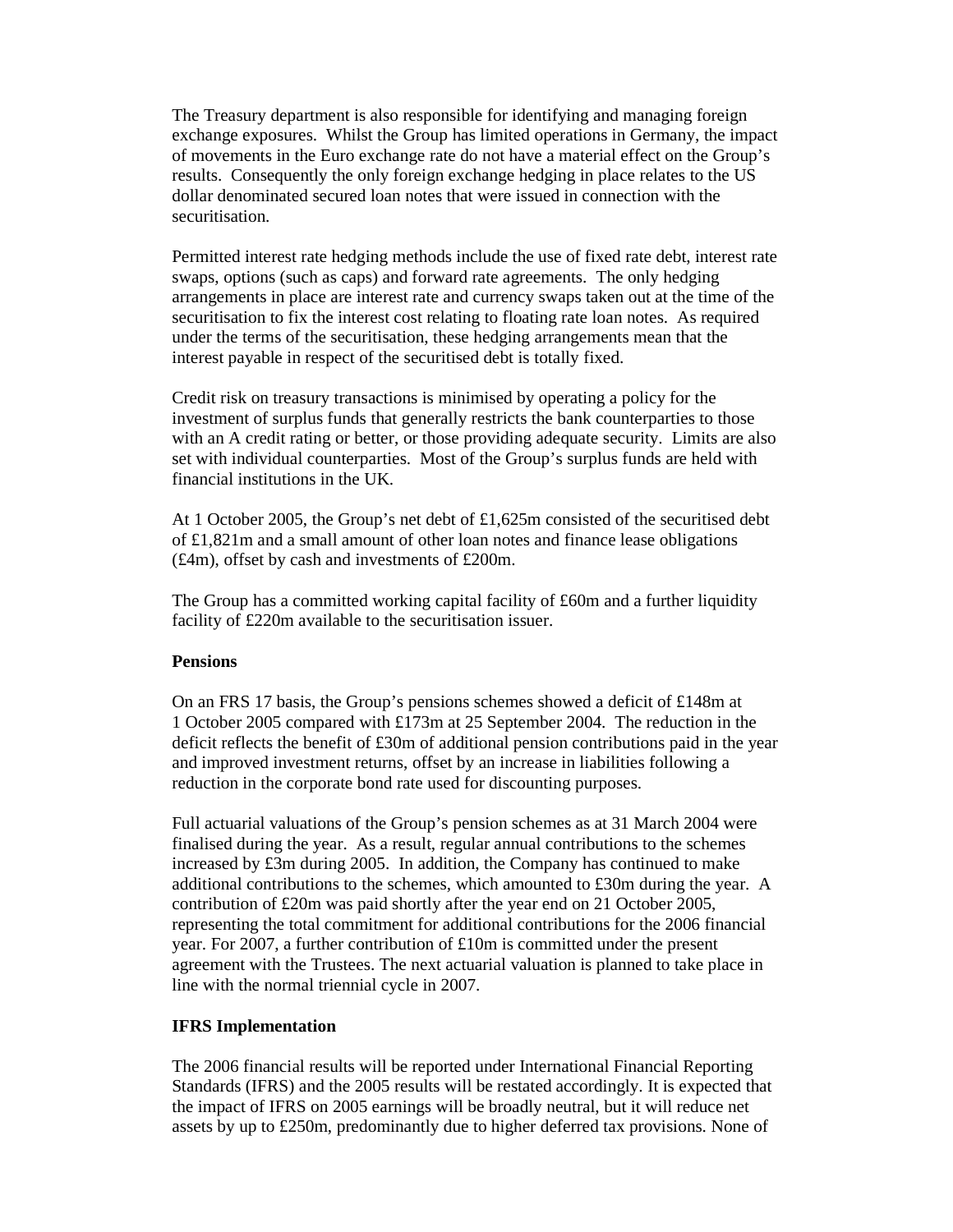the changes will impact on the cash flows or debt covenants of the Group, although the new regime could in the future lead to some increased volatility in reported numbers, particularly net assets. Further details will be provided in a separate release in December 2005.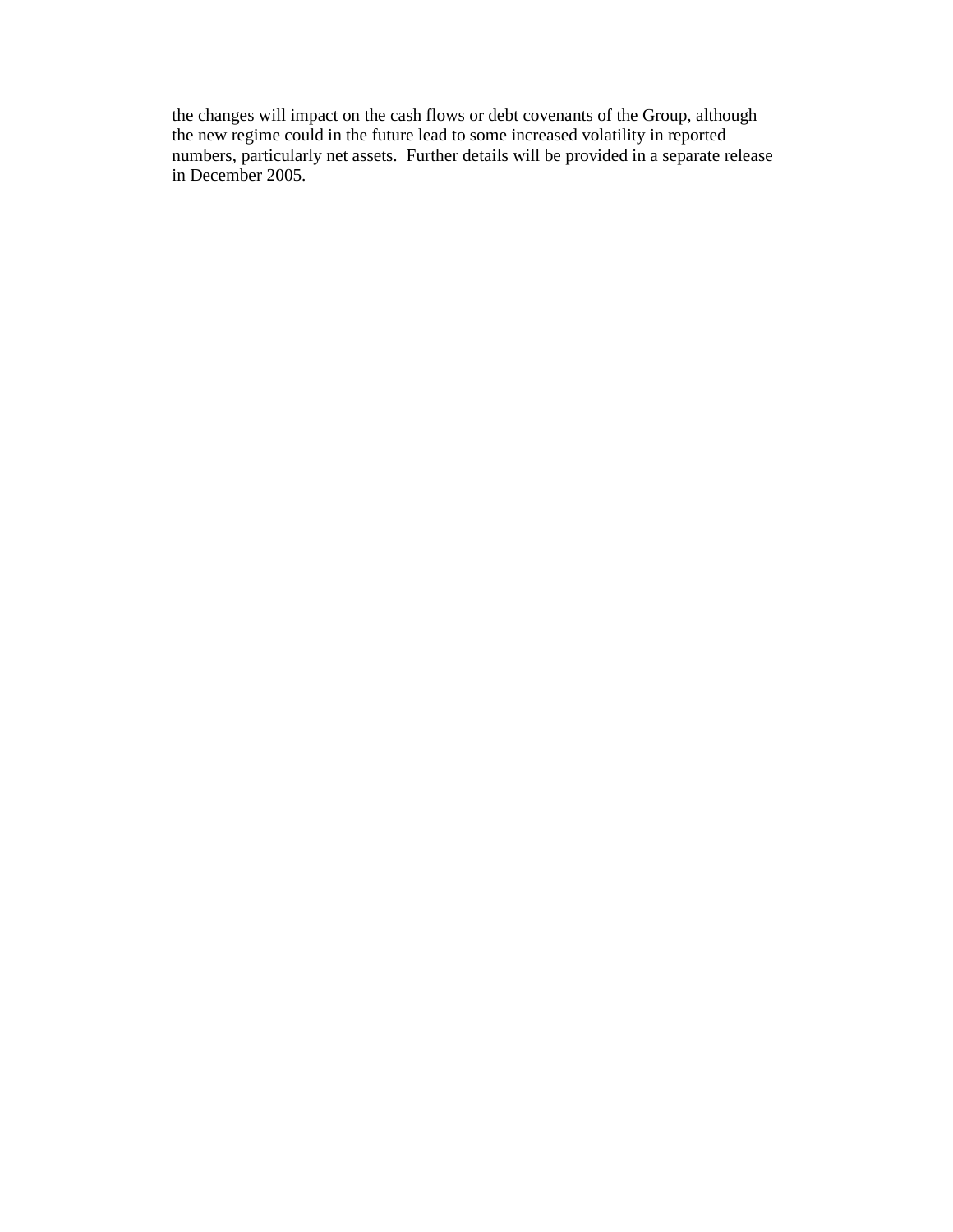#### **GROUP PROFIT AND LOSS ACCOUNT for the 53 weeks ended 1 October 2005**

|                                                                                        |                                             | 2005<br>53 weeks         |                                      | 2004<br>52 weeks<br>restated*       |
|----------------------------------------------------------------------------------------|---------------------------------------------|--------------------------|--------------------------------------|-------------------------------------|
|                                                                                        | <b>Before</b><br>exceptional<br>items<br>£m | <b>Total</b><br>£m       | Before<br>exceptional<br>items<br>£m | Total<br>£m                         |
| Turnover (Note 3)                                                                      | 1,662                                       | 1,662                    | 1,560                                | 1,560                               |
| Costs and overheads                                                                    | (1, 365)                                    | (1, 369)                 | (1, 287)                             | (1,289)                             |
| <b>Operating profit (Note 4)</b>                                                       | 297                                         | 293                      | 273                                  | 271                                 |
| Profit on disposal of fixed assets                                                     |                                             | 1                        |                                      | $\overline{2}$                      |
| Profit on ordinary activities<br>before interest                                       | 297                                         | 294                      | 273                                  | 273                                 |
| Interest on net debt (Note 6)                                                          | (105)                                       | (105)                    | (101)                                | (103)                               |
| Net finance income in respect of<br>pensions (Note 14)                                 | 3                                           | 3                        | 1                                    | $\mathbf{1}$                        |
| Profit on ordinary activities<br>before taxation                                       | 195                                         | 192                      | 173                                  | 171                                 |
| Tax on profit on ordinary<br>activities (Note 7)                                       | (62)                                        | (59)                     | (56)                                 | (53)                                |
| Earnings available for<br>shareholders                                                 | 133                                         | 133                      | 117                                  | 118                                 |
| Dividends on equity shares<br>(Note 8)                                                 | (53)                                        | (53)                     | (550)                                | (550)                               |
| Retained profit/(loss) for the<br>financial year                                       | 80                                          | 80                       | (433)                                | (432)                               |
| Earnings per ordinary share<br>(Note 9):<br><b>Basic</b><br><b>Diluted</b><br>Adjusted | 26.0p                                       | 26.0p<br>25.6p           | 20.9p                                | 21.1p<br>21.0p                      |
| Dividends per ordinary share**<br>(Note 8):<br>Final proposed<br>Interim paid<br>Total |                                             | 7.55p<br>3.20p<br>10.75p |                                      | 6.65p<br>2.85p<br>9.50 <sub>p</sub> |

\* Restated on the full adoption of FRS 17 'Retirement Benefits' (see Note 2).

\*\* Excludes special dividend of 68p per share paid in 2004.

All activities relate to continuing operations.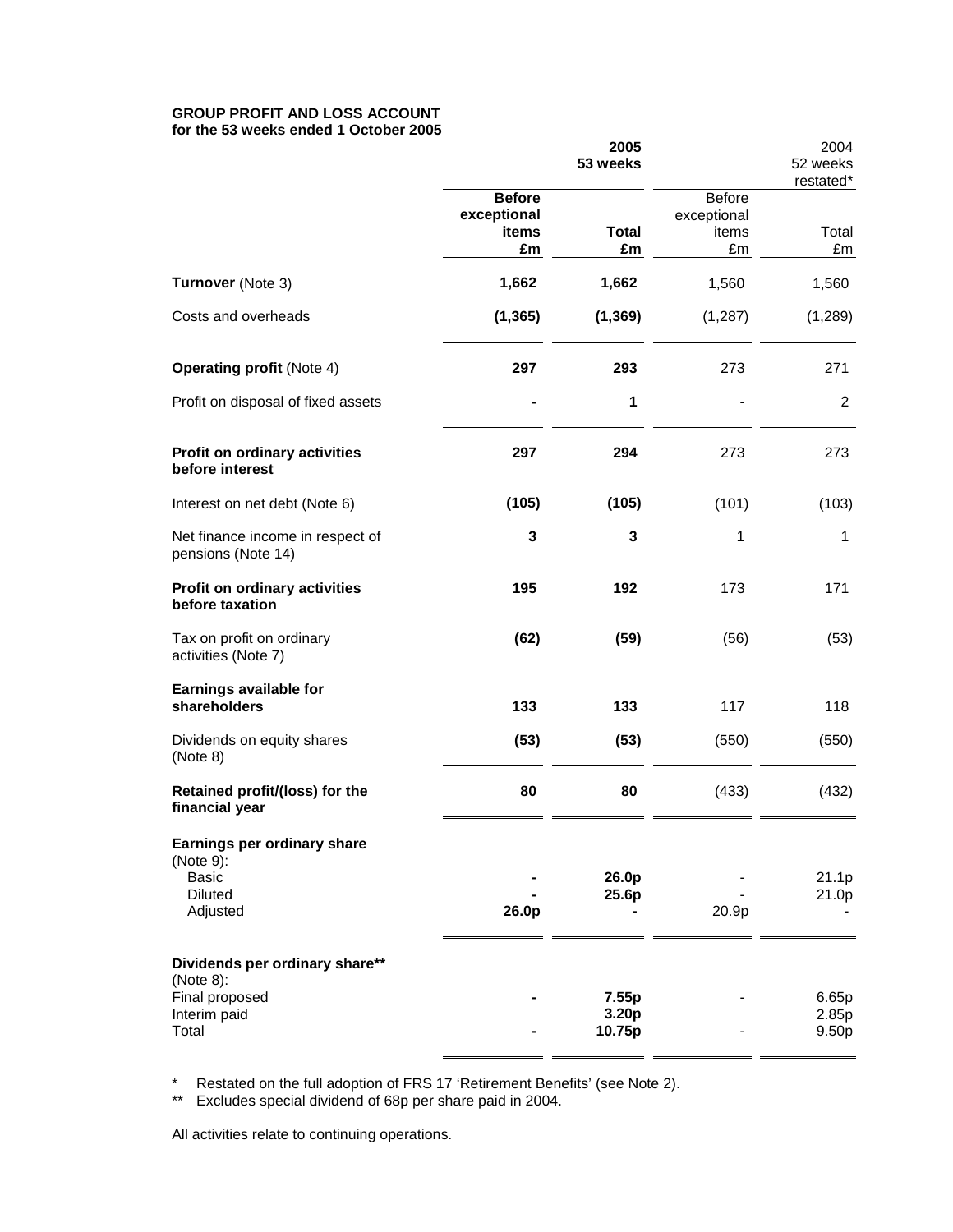#### **STATEMENT OF TOTAL RECOGNISED GROUP GAINS AND LOSSES for the 53 weeks ended 1 October 2005**

|                                                                  | 2005<br>53 weeks | 2004<br>52 weeks<br>restated* |
|------------------------------------------------------------------|------------------|-------------------------------|
|                                                                  | £m               | £m                            |
| Earnings available for shareholders                              | 133              | 118                           |
| Actuarial (loss)/gain on pension schemes (Note 14)               | (7)              | 39                            |
| Deferred tax relating to actuarial (loss)/gain                   | $\mathbf{2}$     | (12)                          |
| Exchange differences arising on foreign currency net investments |                  | (1)                           |
| Total recognised gains for the year                              | 128              | 144                           |
| Prior year adjustment on the full adoption of FRS 17 (Note 2)    | (219)            |                               |
| Total recognised losses since previous year end                  | (91)             |                               |

## **RECONCILIATION OF MOVEMENT IN GROUP SHAREHOLDERS' FUNDS for the 53 weeks ended 1 October 2005**

|                                                      | 2005         | 2004           |
|------------------------------------------------------|--------------|----------------|
|                                                      | 53 weeks     | 52 weeks       |
|                                                      |              | restated*      |
|                                                      | £m           | £m             |
| Total recognised gains for the year                  | 128          | 144            |
| <b>Dividends</b>                                     | (53)         | (550)          |
| Issue of ordinary shares                             | $\mathbf{2}$ | 8              |
| Purchase of own shares                               | (101)        | (12)           |
| Proceeds on release of own shares held               | 14           | 1              |
| Credit in respect of employee share schemes          | 4            | $\overline{7}$ |
| Decrease in shareholders' funds                      | (6)          | (402)          |
| Opening shareholders' funds as previously reported   | 1,642        | 2,064          |
| Prior year adjustment on the full adoption of FRS 17 | (219)        | (239)          |
| Opening shareholders' funds as restated              | 1,423        | 1,825          |
| <b>Closing shareholders' funds</b>                   | 1,417        | 1,423          |

\* Restated on the full adoption of FRS 17 'Retirement Benefits' (see Note 2).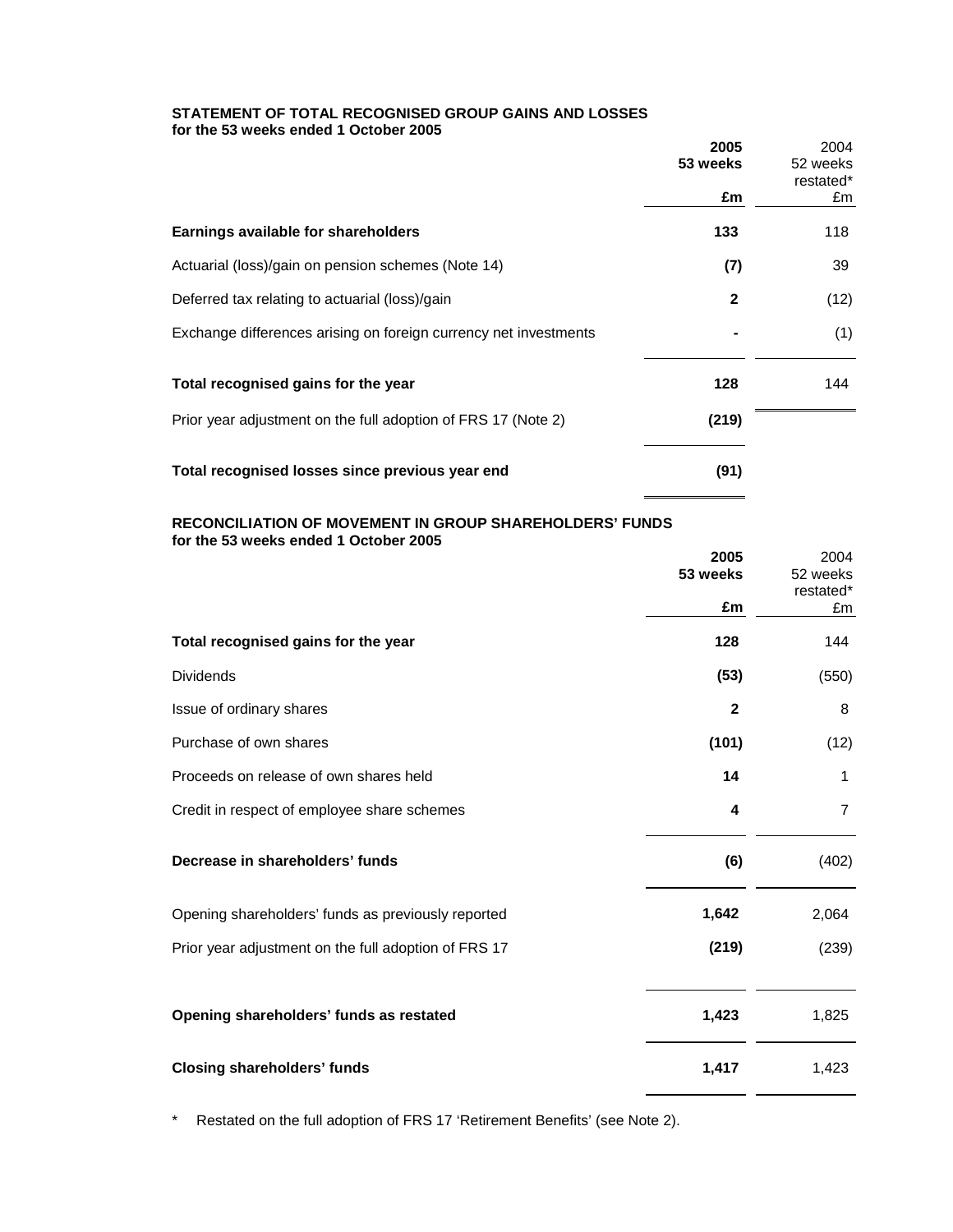#### **GROUP BALANCE SHEET 1 October 2005**

|                                                                                                               | 2005<br>1 October        | 2004<br>25 September<br>restated* |
|---------------------------------------------------------------------------------------------------------------|--------------------------|-----------------------------------|
|                                                                                                               | £m                       | £m                                |
| Intangible assets<br>Tangible assets                                                                          | 10<br>3,516              | 10<br>3,509                       |
| <b>Fixed assets</b>                                                                                           | 3,526                    | 3,519                             |
| <b>Stocks</b><br><b>Debtors</b>                                                                               | 39<br>76                 | 43<br>82                          |
| Investments<br>Cash at bank and in hand                                                                       | 71<br>129                | 144<br>81                         |
| <b>Current assets</b>                                                                                         | 315                      | 350                               |
| Creditors: amounts falling due within one year<br>Borrowings<br>Other creditors                               | (39)<br>(311)            | (35)<br>(291)                     |
| Net current (liabilities)/assets                                                                              | (35)                     | 24                                |
| <b>Total assets less current liabilities</b>                                                                  | 3,491                    | 3,543                             |
| Creditors: amounts falling due after more than one year<br>Borrowings                                         | (1,786)                  | (1,822)                           |
| Provisions for liabilities and charges<br>Deferred taxation<br>Other provisions                               | (185)<br>(4)             | (182)<br>(2)                      |
| Net assets before net pension liabilities                                                                     | 1,516                    | 1,537                             |
| Net pension liabilities (Note 14)                                                                             | (99)                     | (114)                             |
| Net assets (Note 10)                                                                                          | 1,417                    | 1,423                             |
| <b>Capital and reserves</b><br>Called up share capital<br>Share premium account<br>Capital redemption reserve | 35<br>14<br>$\mathbf{2}$ | 37<br>12                          |
| Revaluation reserve (Note 15)<br>Profit and loss account reserve **                                           | 335<br>1,031             | 339<br>1,035                      |
| Equity shareholders' funds                                                                                    | 1,417                    | 1,423                             |

\* Restated on the full adoption of FRS 17 'Retirement Benefits' (see Note 2).

\*\* After deduction for own shares held in treasury and by employee share trusts of £12m (2004 £11m).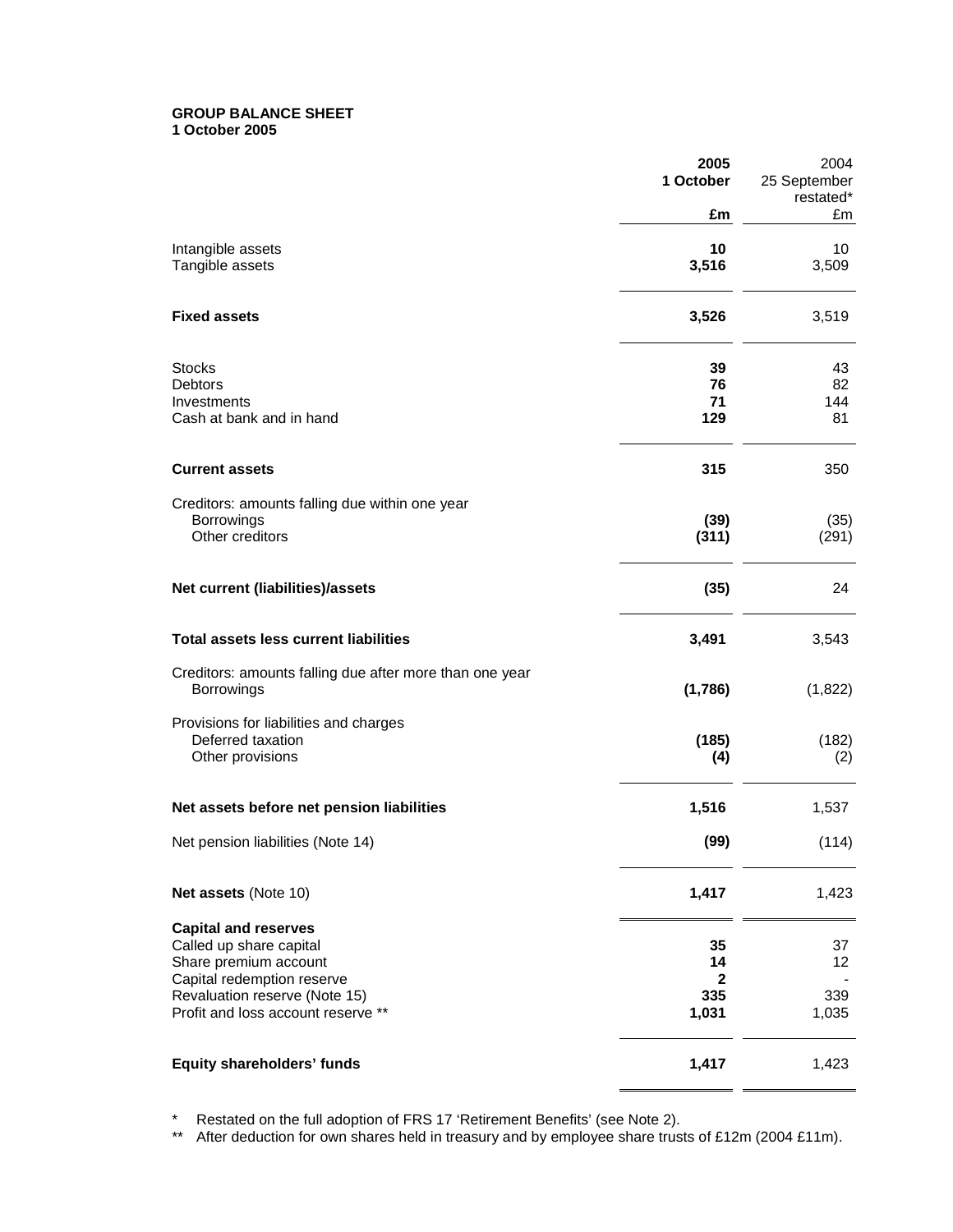#### **GROUP CASH FLOW STATEMENT for the 53 weeks ended 1 October 2005**

|                                                                                                                                                                                                                                                                                                                                                                 | 2005<br>53 weeks<br>£m                    | 2004<br>52 weeks<br>£m                                |
|-----------------------------------------------------------------------------------------------------------------------------------------------------------------------------------------------------------------------------------------------------------------------------------------------------------------------------------------------------------------|-------------------------------------------|-------------------------------------------------------|
| Operating cash flow before separation costs paid<br>Separation costs paid                                                                                                                                                                                                                                                                                       | 400                                       | 379<br>(1)                                            |
| Net cash inflow from operating activities (Note 11)                                                                                                                                                                                                                                                                                                             | 400                                       | 378                                                   |
| Interest paid<br>Issue costs paid in respect of securitised debt<br>Interest received                                                                                                                                                                                                                                                                           | (113)<br>11                               | (107)<br>(22)<br>9                                    |
| Returns on investments and servicing of finance                                                                                                                                                                                                                                                                                                                 | (102)                                     | (120)                                                 |
| UK corporation tax paid                                                                                                                                                                                                                                                                                                                                         | (43)                                      | (34)                                                  |
| Purchase of tangible fixed assets<br>Sale of tangible fixed assets                                                                                                                                                                                                                                                                                              | (167)<br>57                               | (150)<br>51                                           |
| <b>Capital expenditure</b>                                                                                                                                                                                                                                                                                                                                      | (110)                                     | (99)                                                  |
| Normal dividends<br>Special dividend                                                                                                                                                                                                                                                                                                                            | (50)                                      | (44)<br>(501)                                         |
| <b>Equity dividends paid</b>                                                                                                                                                                                                                                                                                                                                    | (50)                                      | (545)                                                 |
| Net cash inflow/(outflow) before management of liquid<br>resources and financing                                                                                                                                                                                                                                                                                | 95                                        | (420)                                                 |
| Movement in short-term deposits<br>Issue of ordinary share capital<br>Purchase of own shares<br>Proceeds on release of own shares held<br>Proceeds from issue of securitised debt<br>Repayments of principal in respect of securitised debt<br>Borrowings drawn down under syndicated loan facility<br>Borrowings repaid in respect of syndicated loan facility | 73<br>$\mathbf{2}$<br>(101)<br>14<br>(35) | (141)<br>8<br>(12)<br>1,900<br>(28)<br>25<br>(1, 243) |
| Management of liquid resources and financing                                                                                                                                                                                                                                                                                                                    | (47)                                      | 510                                                   |
| Movement in cash and overdrafts (Note 13)                                                                                                                                                                                                                                                                                                                       | 48                                        | 90                                                    |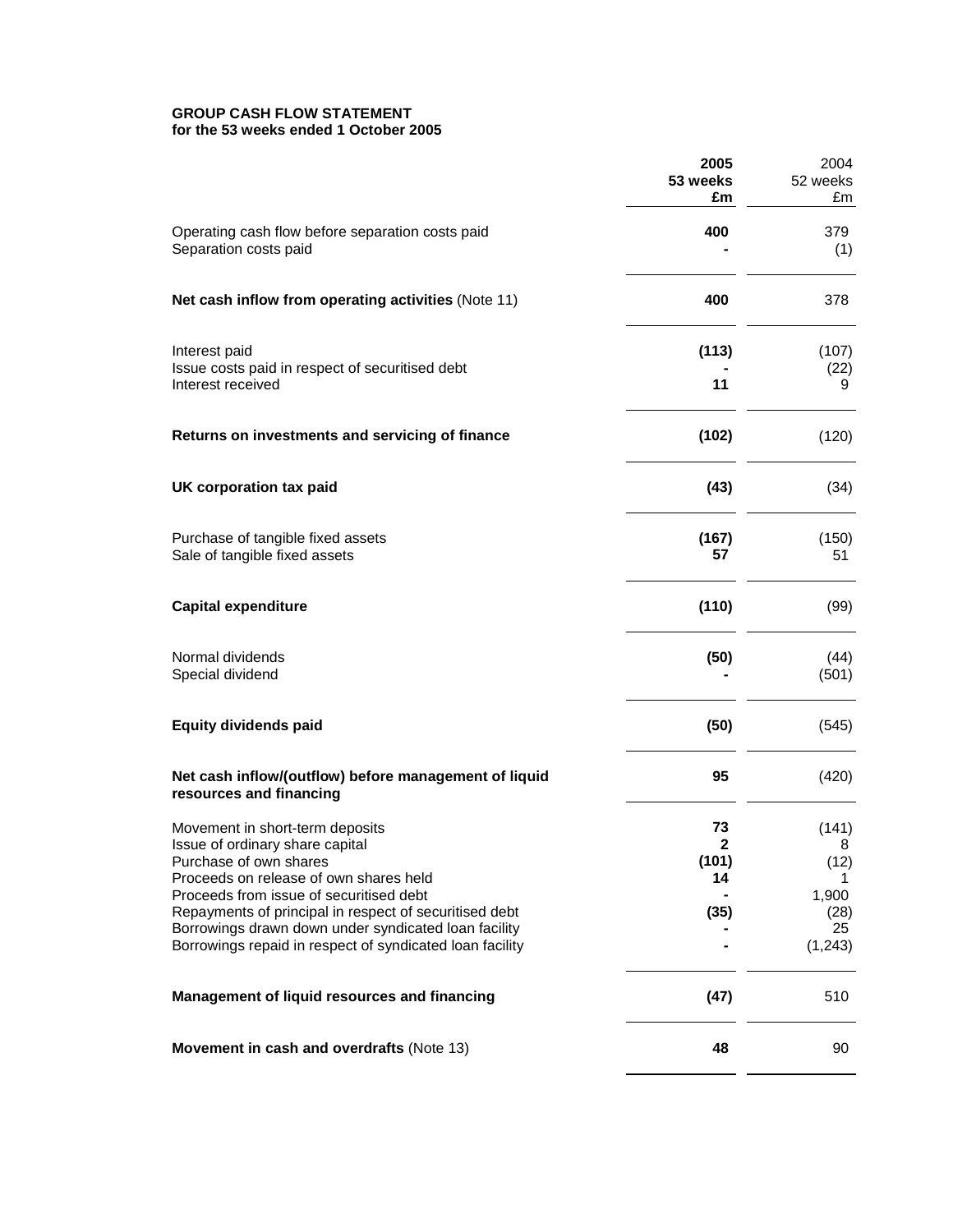#### **NOTES TO THE PRELIMINARY FINANCIAL STATEMENTS**

#### 1 **BASIS OF PREPARATION**

 The preliminary financial statements comply with applicable accounting standards under UK GAAP and have been prepared on a consistent basis using the accounting policies set out in the Annual Report and Financial Statements 2004, except in respect of pensions accounting as explained in Note 2 below.

 The preliminary financial statements include the results of Mitchells & Butlers plc and all its subsidiaries for the 53 week period ended 1 October 2005. The comparative period is for the 52 week period ended 25 September 2004. The respective balance sheets have been drawn up to 1 October 2005 and 25 September 2004.

 The results of overseas operations have been translated into sterling at weighted average rates of exchange for the period of £1 =  $\epsilon$ 1.45 (2004 £1 =  $\epsilon$ 1.48) and euro denominated assets and liabilities have been translated into sterling at the rate of exchange at the balance sheet date of £1 = €1.47 (2004 £1 = €1.47).

#### 2 **CHANGE IN ACCOUNTING POLICY**

 The Group has adopted FRS 17 'Retirement Benefits' in full with effect from 26 September 2004. In prior years, the Group has complied with the transitional disclosure requirements of this standard. The full adoption of FRS 17 has resulted in a change in the accounting treatment of the Group's defined benefit arrangements. In particular, the net liabilities of the pension schemes are included on the balance sheet, current service costs and net financial returns are included in the profit and loss account and actuarial gains and losses are recognised in the statement of total recognised group gains and losses. Further information on FRS 17 is provided in Note 14. Previous accounting under SSAP 24 'Accounting for pension costs' required the charging of regular costs and variations from regular cost in the profit and loss account with the difference between the cumulative amounts charged and the payments made to the pension schemes shown as a prepayment on the balance sheet. This change in accounting policy has been accounted for as a prior year adjustment and previously reported figures have been restated accordingly, as follows:

| Group profit and loss account                                                  | Profit<br>before<br>interest<br>£m | Interest<br>£m | Tax<br>£m | Profit<br>for the<br>period<br>£m |
|--------------------------------------------------------------------------------|------------------------------------|----------------|-----------|-----------------------------------|
| 52 weeks to 25 September 2004:<br>As previously reported<br>Adoption of FRS 17 | 285<br>(12)                        | (103)          | (57)<br>4 | 125<br>(7)                        |
| As restated                                                                    | 273                                | (102)          | (53)      | 118                               |

 The restated profits have resulted in restated EPS numbers. For the 52 weeks to 25 September 2004, Basic, Adjusted and Diluted EPS have been restated from 22.4p, 22.2p and 22.2p to 21.1p, 20.9p and 21.0p respectively.

| <b>Group balance sheet</b> |                      | Deferred       | <b>Net</b><br>pension | Shareholders' |
|----------------------------|----------------------|----------------|-----------------------|---------------|
|                            | <b>Debtors</b><br>£m | taxation<br>£m | liabilities<br>£m     | funds<br>£m   |
| 25 September 2004:         |                      |                |                       |               |
| As previously reported     | 222                  | (217)          |                       | 1,642         |
| Adoption of FRS 17         | (140)                | 35             | (114)                 | (219)         |
| As restated                | 82                   | (182)          | (114)                 | 1,423         |
|                            |                      |                |                       |               |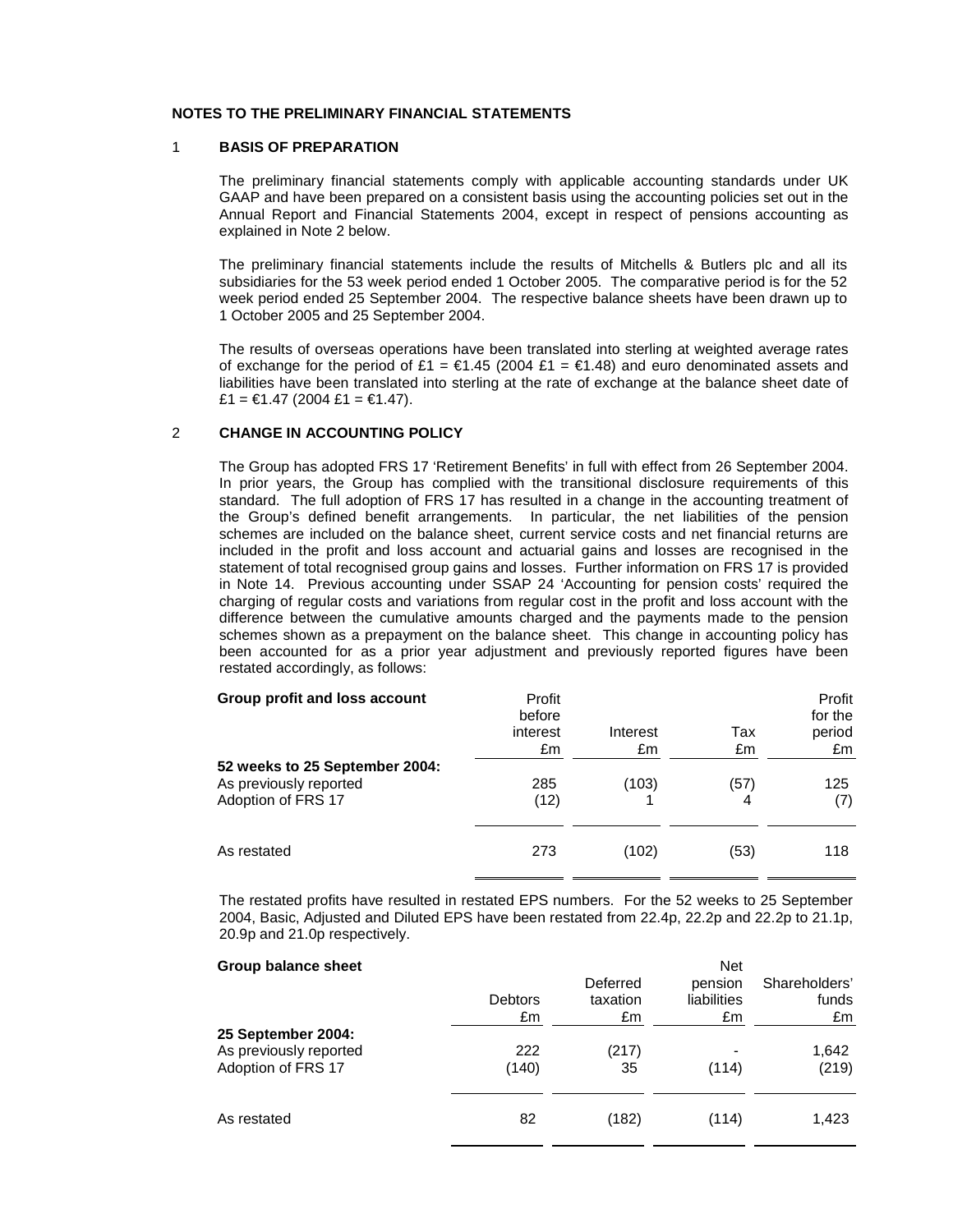# 3 **TURNOVER**

 $\overline{4}$ 

| 2005<br>53 weeks<br>£m | 2004<br>52 weeks<br>£m        |
|------------------------|-------------------------------|
| 957                    | 913                           |
| 697                    | 641                           |
| 1,654                  | 1,554                         |
| 8                      | $\,6\,$                       |
| 1,662                  | 1,560                         |
| 2005<br>53 weeks       | 2004<br>52 weeks<br>restated* |
| £m                     | £m                            |
| 180                    | 173                           |
| 116                    | 99                            |
| 296                    | 272                           |
| $\mathbf{1}$           | $\mathbf{1}$                  |
| 297                    | 273                           |
| (4)                    | (2)                           |
| 293                    | 271                           |
|                        |                               |

\* Restated on the full adoption of FRS 17 'Retirement Benefits' (see Note 2).

 The operating exceptional item of £4m in 2005 (see Note 5) can be allocated to the operating segments as follows; Pubs & Bars £3m, Restaurants £1m. Due to the nature of the costs incurred in 2004, it is not possible to provide a meaningful allocation to the segments.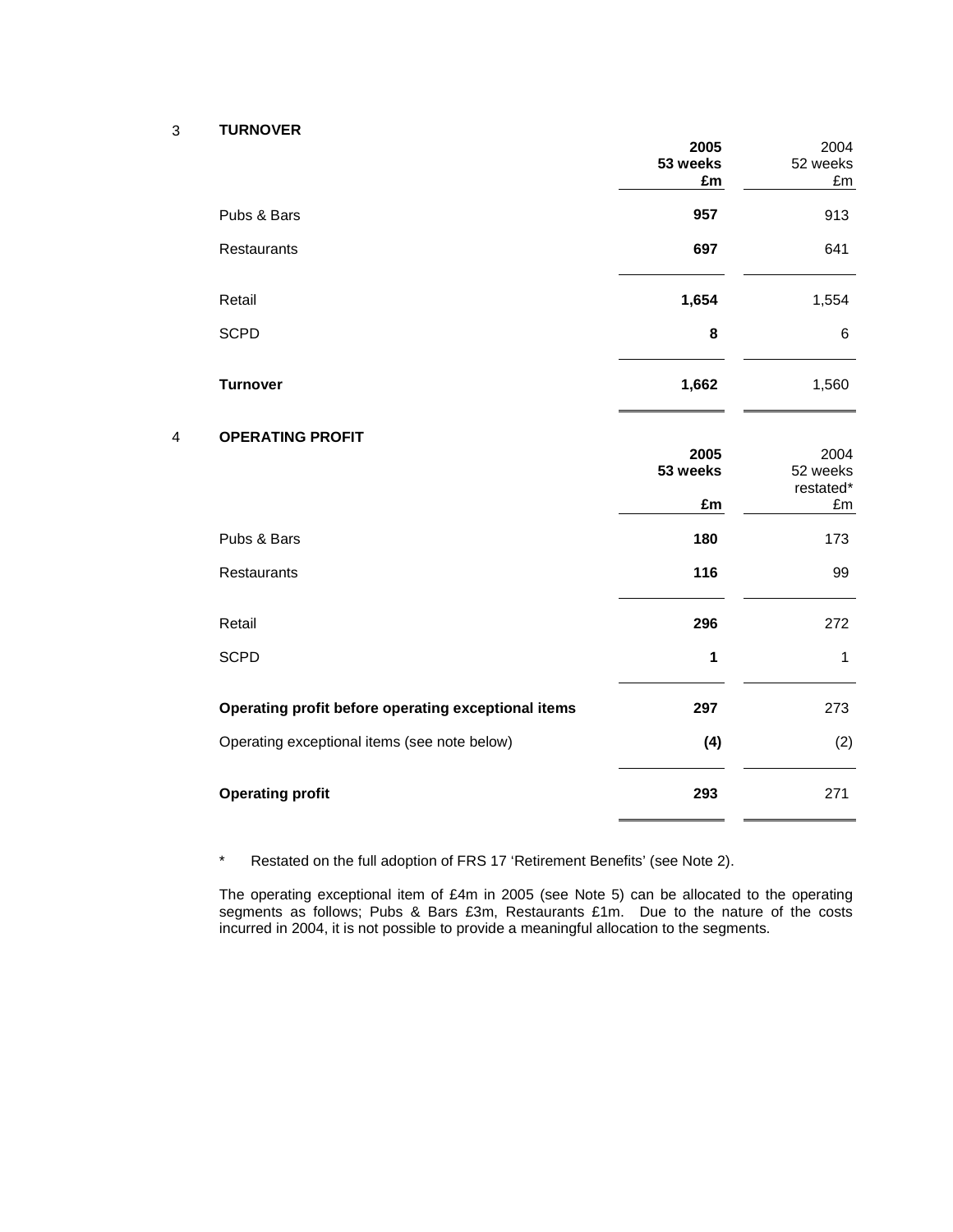## 5 **EXCEPTIONAL ITEMS**

|                                                           | 2005<br>53 weeks<br>£m | 2004<br>52 weeks<br>£m |
|-----------------------------------------------------------|------------------------|------------------------|
| <b>Operating exceptional items</b>                        |                        |                        |
| Licensing costs (Note a)<br>Securitisation costs (Note b) | (4)                    | (2)                    |
|                                                           | (4)                    | (2)                    |
| Non-operating exceptional items                           |                        |                        |
| Profit on disposal of fixed assets                        | 1                      | $\overline{2}$         |
| Total exceptional items before interest                   | (3)                    |                        |
| Exceptional interest charge (Note c)                      |                        | (2)                    |
| Total exceptional items before tax                        | (3)                    | (2)                    |
| Tax credits on above items                                | 3                      | 3                      |
| Total exceptional items after tax                         |                        | 1                      |

- a Licensing costs are those incurred in relation to obtaining new licences for the Group's pubs and pub restaurants as required by the 2003 Licensing Act.
- b Securitisation costs related to operating expenses incurred in relation to the securitisation of the Group's UK pubs and restaurants business.
- c The exceptional interest charge in 2004 arose from the acceleration of facility fee amortisation in respect of the Group's borrowing facilities which were repaid on securitisation.

All exceptional items relate to continuing operations.

 Total exceptional items after tax are excluded from the calculation of adjusted earnings per ordinary share (see Note 9).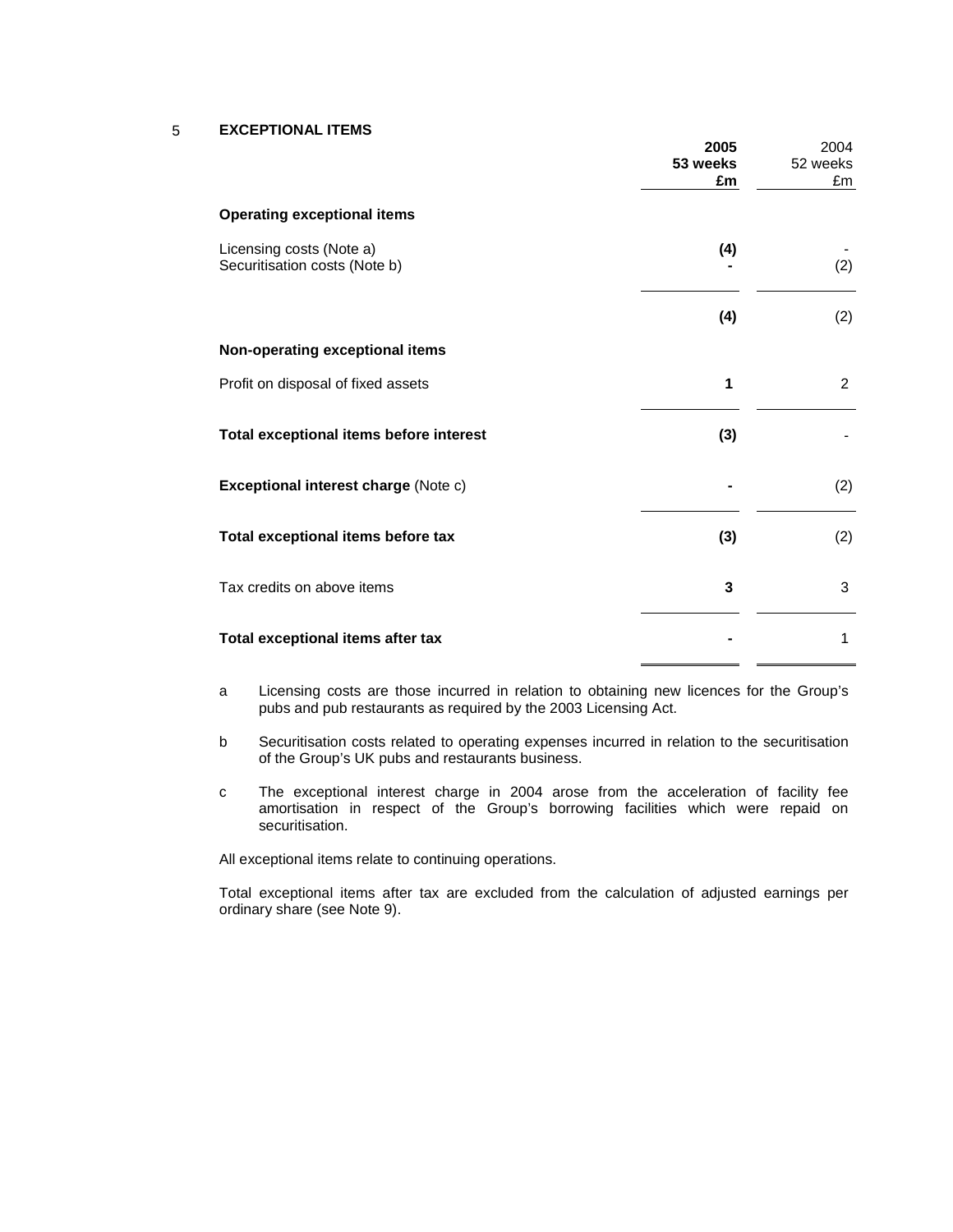6 **INTEREST ON NET DEBT**

|                                                                                           | 2005<br>53 weeks<br>£m | 2004<br>52 weeks<br>£m               |
|-------------------------------------------------------------------------------------------|------------------------|--------------------------------------|
| Securitised debt                                                                          | 116                    | 100                                  |
| Bank overdrafts and loans<br>- before exceptional charge<br>- exceptional charge (Note 5) |                        | 10<br>$\overline{2}$                 |
| Interest payable                                                                          | 116                    | 112                                  |
| Interest receivable                                                                       | (11)                   | (9)                                  |
|                                                                                           | 105                    | 103                                  |
| TAX ON PROFIT ON ORDINARY ACTIVITIES<br>7                                                 | 2005<br>53 weeks<br>£m | 2004<br>52 weeks<br>restated *<br>£m |
| UK corporation tax                                                                        | 44                     | 43                                   |
| Deferred tax on defined benefit pension schemes                                           | 12                     | $\overline{2}$                       |
| Other deferred tax                                                                        | 3                      | 8                                    |
|                                                                                           | 59                     | 53                                   |
| Further analysed as tax relating to:                                                      |                        |                                      |
| Profit before exceptional items                                                           | 62                     | 56                                   |
| Exceptional items (Note 5)                                                                | (3)                    | (3)                                  |
|                                                                                           | 59                     | 53                                   |

\* Restated on the full adoption of FRS 17 'Retirement Benefits' (see Note 2).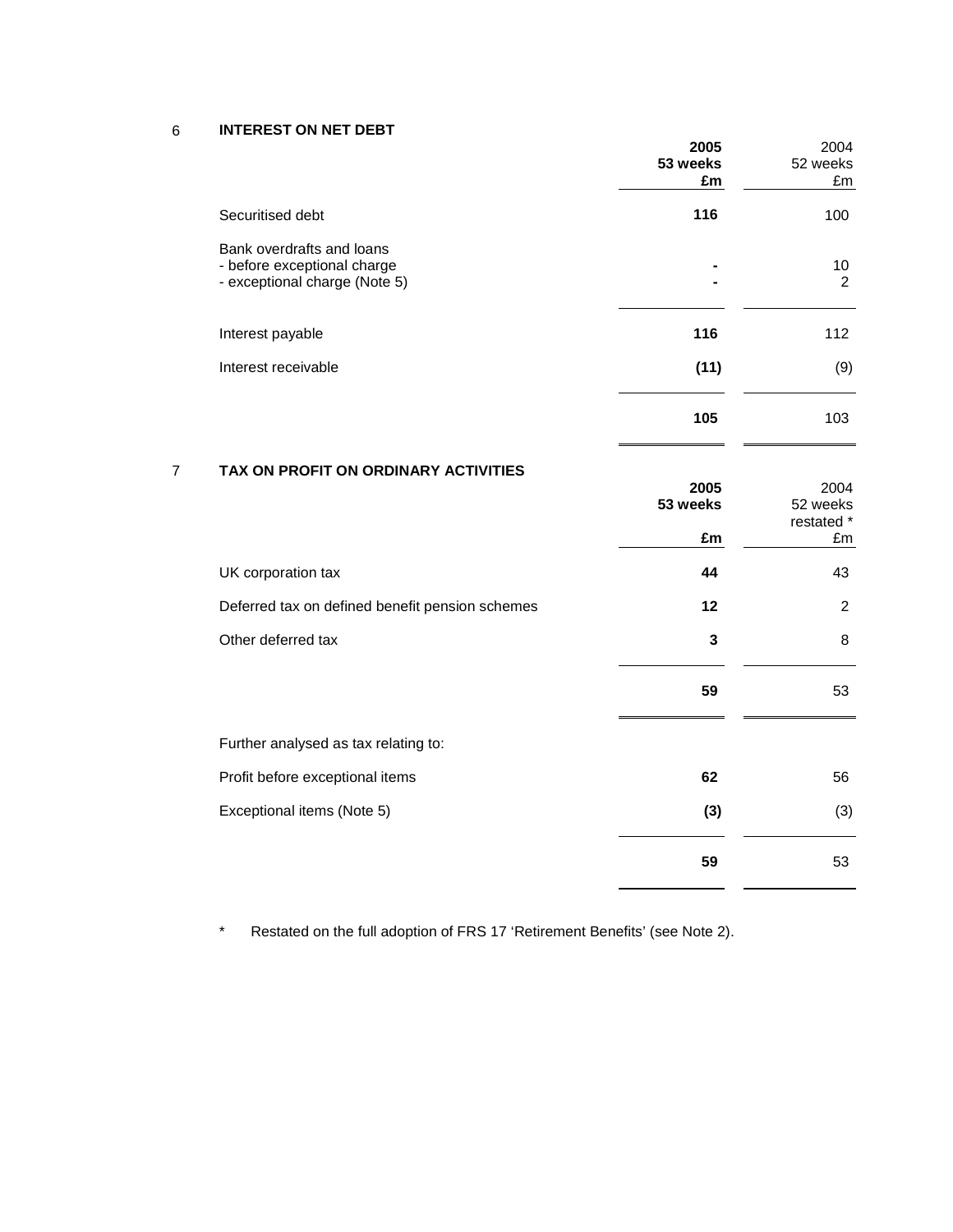## 8 **DIVIDENDS**

|                                                                           | 2005<br>53 weeks<br>£m | 2004<br>52 weeks<br>£m |
|---------------------------------------------------------------------------|------------------------|------------------------|
| Normal interim dividend paid of 3.20p per share<br>(2004 2.85p per share) | 16                     | 15                     |
| Proposed final dividend of 7.55p per share<br>(2004 6.65p per share)      | 37                     | 34                     |
| Total normal dividend of 10.75p per share<br>(2004 9.50p per share)       | 53                     | 49                     |
| Special interim dividend paid in 2004 of 68p per share                    |                        | 501                    |
|                                                                           | 53                     | 550                    |

## 9 **EARNINGS PER SHARE**

 Basic earnings per share have been calculated by dividing the earnings available for shareholders of £133m (2004 £118m restated\*), by 511m (2004 559m), being the weighted average number of ordinary shares in issue during the year, excluding own shares held in treasury and by employee share trusts.

 Diluted earnings per share have been calculated by adjusting basic earnings per ordinary share to reflect the notional exercise of the weighted average number of dilutive ordinary share options outstanding under the Group's share option schemes. The resulting weighted average number of ordinary shares is 520m (2004 563m).

 In December 2003, the Company combined the payment of a special interim dividend with a 12 for 17 consolidation of its share capital. These transactions were designed to have the same overall commercial effect, in terms of net assets, earnings and number of shares, as a buy back of shares at fair value. Accordingly, earnings per share for prior periods were not restated for the share consolidation.

Adjusted earnings per ordinary share are calculated as follows:

|                                              | 2005<br>53 weeks               | 2004<br>52 weeks<br>restated*  |
|----------------------------------------------|--------------------------------|--------------------------------|
|                                              | pence per<br>ordinary<br>share | pence per<br>ordinary<br>share |
| Basic earnings                               | 26.0                           | 21.1                           |
| Exceptional items, less tax thereon (Note 5) | ۰                              | (0.2)                          |
| Adjusted earnings                            | 26.0                           | 20.9                           |

\* Restated on the full adoption of FRS 17 'Retirement Benefits' (see Note 2).

 Adjusted earnings per ordinary share are disclosed in order to show performance undistorted by exceptional items.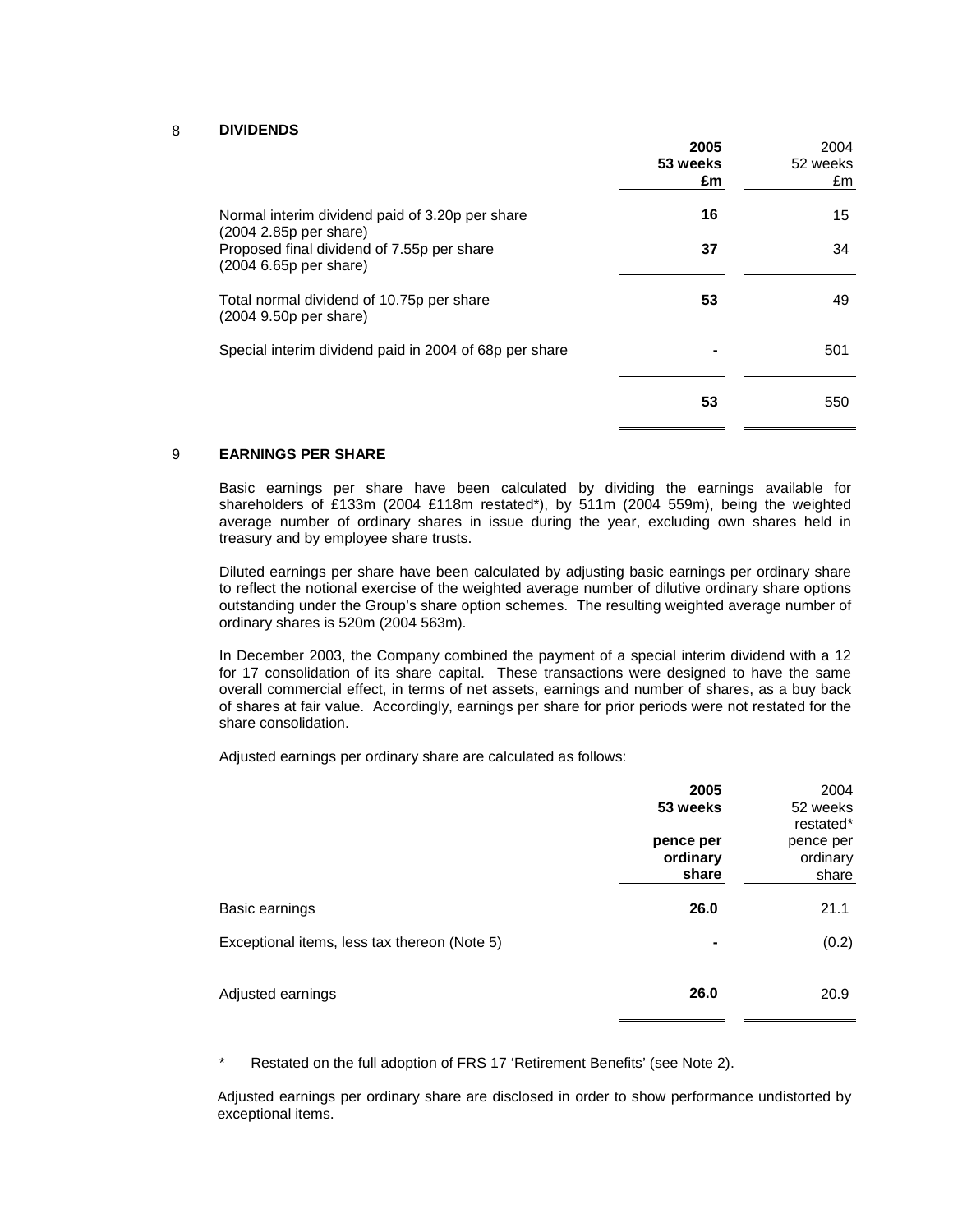10 **NET ASSETS** 

|                                     | 2005      | 2004         |
|-------------------------------------|-----------|--------------|
|                                     | 1 October | 25 September |
|                                     |           | restated*    |
|                                     | £m        | £m           |
| Pubs & Bars                         | 2,067     | 2,106        |
| Restaurants                         | 1,339     | 1,320        |
| Retail                              | 3,406     | 3,426        |
| <b>SCPD</b>                         | 17        | 19           |
| <b>Net operating assets</b>         | 3,423     | 3,445        |
| Net debt                            | (1,625)   | (1,632)      |
| Other net non-operating liabilities | (381)     | (390)        |
| <b>Net assets</b>                   | 1,417     | 1,423        |

\* Restated on the full adoption of FRS 17 'Retirement Benefits' (see Note 2).

## 11 **NET CASH INFLOW FROM OPERATING ACTIVITIES**

|                                                                                         | 2005<br>53 weeks | 2004<br>52 weeks<br>restated* |
|-----------------------------------------------------------------------------------------|------------------|-------------------------------|
|                                                                                         | £m               | £m                            |
| Operating profit before exceptional items                                               | 297              | 273                           |
| Depreciation and amortisation                                                           | 116              | 108                           |
| Earnings before interest, taxation, depreciation,<br>amortisation and exceptional items | 413              | 381                           |
| Working capital movement                                                                | 16               | 28                            |
| Additional pension contributions                                                        | (30)             | (40)                          |
| Other non-cash items                                                                    | 5                | 14                            |
| Operating cash flow before expenditure relating<br>to exceptional items                 | 404              | 383                           |
| Operating exceptional expenditure                                                       | (4)              | (4)                           |
| Separation costs paid                                                                   |                  | (1)                           |
| Net cash inflow from operating activities                                               | 400              | 378                           |
|                                                                                         |                  |                               |

\* Restated on the full adoption of FRS 17 'Retirement Benefits' (see Note 2).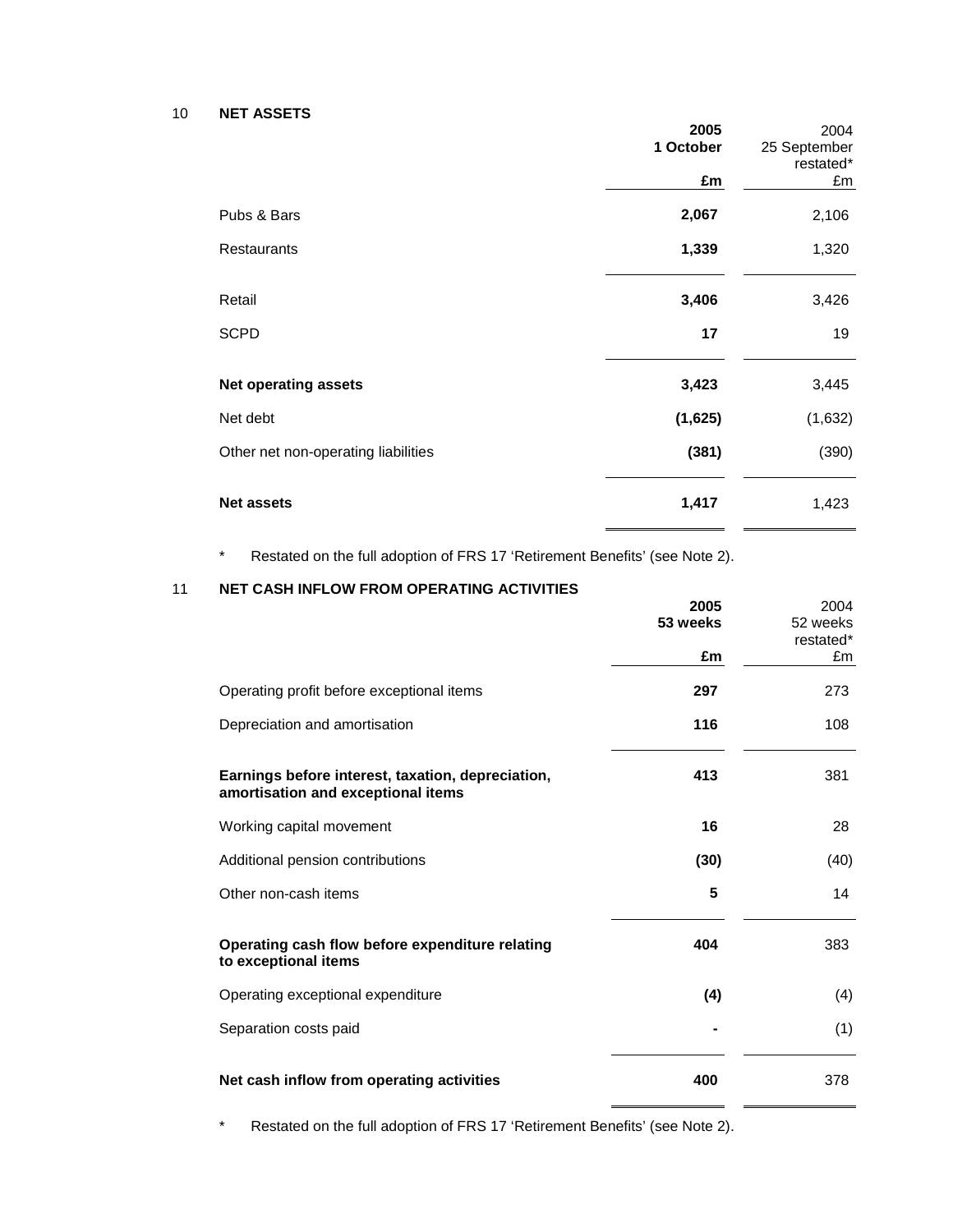#### $12$ **NET CASH FLOW**

|                                                                                     | 2005<br>53 weeks<br>£m | 2004<br>52 weeks<br>£m |
|-------------------------------------------------------------------------------------|------------------------|------------------------|
| Operating cash flow before expenditure relating<br>to exceptional items * (Note 11) | 404                    | 383                    |
| Net capital expenditure                                                             | (110)                  | (99)                   |
| Operating cash flow after net capital expenditure                                   | 294                    | 284                    |
| Net interest paid                                                                   | (102)                  | (98)                   |
| Tax paid                                                                            | (43)                   | (34)                   |
| Normal dividends paid                                                               | (50)                   | (44)                   |
| Issue of ordinary share capital                                                     | $\mathbf{2}$           | 8                      |
| Purchase of own shares                                                              | (101)                  | (12)                   |
| Proceeds on release of own shares held                                              | 14                     | 1                      |
| Special dividends paid                                                              |                        | (501)                  |
| Operating exceptional expenditure                                                   | (4)                    | (4)                    |
| Separation costs paid                                                               |                        | (1)                    |
| Issue costs paid in respect of securitised debt                                     |                        | (22)                   |
| Net cash flow                                                                       | 10                     | (423)                  |

\* Includes £30m (2004 £40m) of additional pension contributions.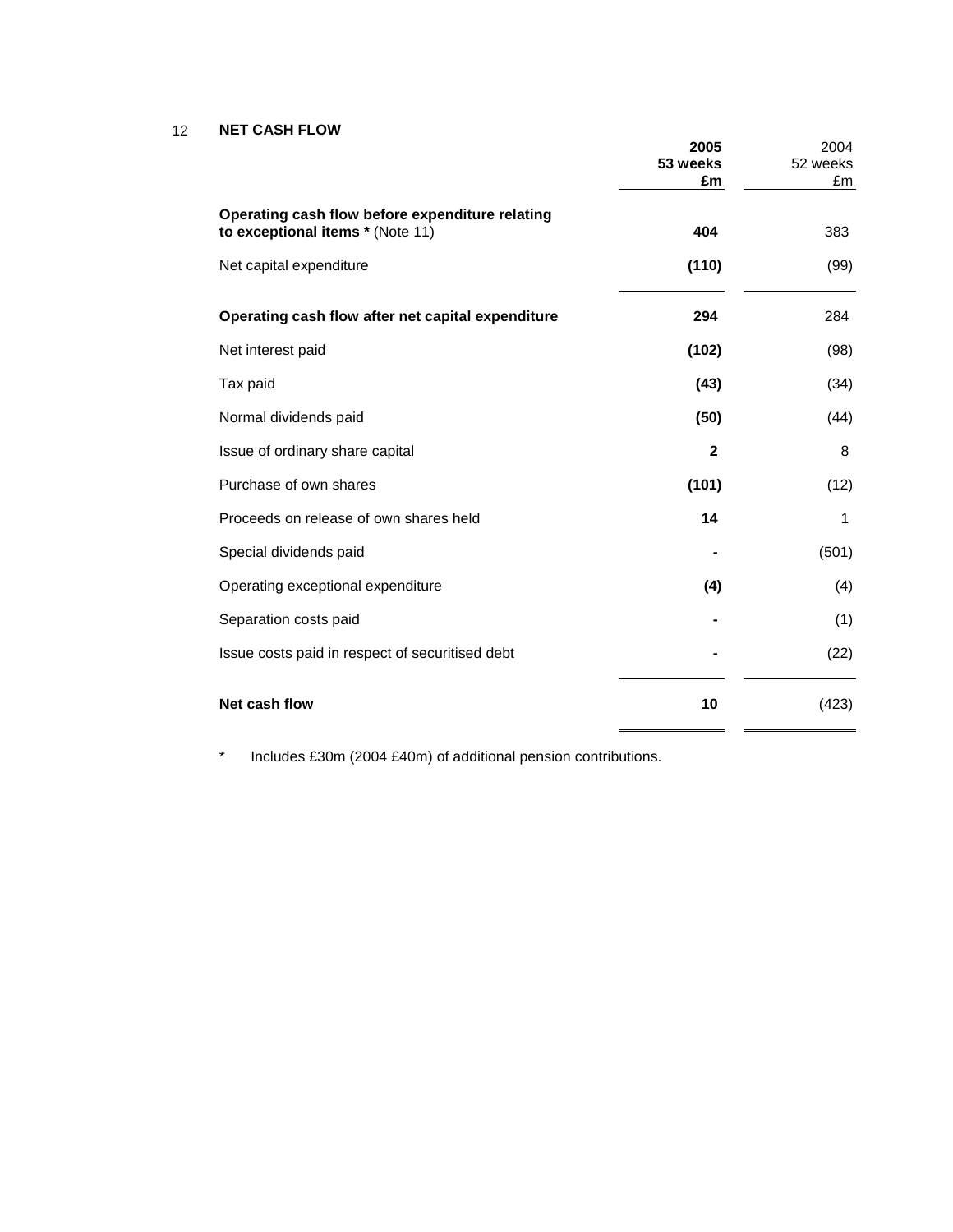#### 13 **NET DEBT**

|                                                                                                                                             | 2005<br>53 weeks<br>£m       | 2004<br>52 weeks<br>£m       |
|---------------------------------------------------------------------------------------------------------------------------------------------|------------------------------|------------------------------|
| Movement in cash and overdrafts                                                                                                             | 48                           | 90                           |
| Management of liquid resources and financing activities                                                                                     | 47                           | (510)                        |
| Issue of ordinary share capital                                                                                                             | $\mathbf{2}$                 | 8                            |
| Purchase of own shares                                                                                                                      | (101)                        | (12)                         |
| Proceeds on release of own shares held                                                                                                      | 14                           | 1                            |
| Net cash flow (Note 12)                                                                                                                     | 10                           | (423)                        |
| Issue costs paid in respect of securitised debt                                                                                             |                              | 22                           |
| Decrease/(increase) in net debt arising from cash flows                                                                                     | 10                           | (401)                        |
| Non-cash movement in net debt                                                                                                               | (3)                          | (3)                          |
| Decrease/(increase) in net debt                                                                                                             | $\overline{7}$               | (404)                        |
| Opening net debt                                                                                                                            | (1,632)                      | (1,228)                      |
| <b>Closing net debt</b>                                                                                                                     | (1,625)                      | (1,632)                      |
| Comprising:<br>Cash at bank and in hand<br>Current asset investments<br>Securitised debt (see below)<br>Other loan notes and finance leases | 129<br>71<br>(1, 821)<br>(4) | 81<br>144<br>(1, 853)<br>(4) |
|                                                                                                                                             | (1,625)                      | (1,632)                      |
|                                                                                                                                             |                              |                              |

#### **Securitised debt**

 The securitised debt was issued on 13 November 2003 in connection with the securitisation of the majority of the Group's UK pubs and restaurants business. The debt was issued in six loan note tranches raising £1,900m, before issue costs of £23m. The overall cash interest rate payable on the loan notes is fixed at 6% after taking account of interest rate hedging and monoline insurance costs. The notes are secured on substantially all of the Group's property and future income streams therefrom.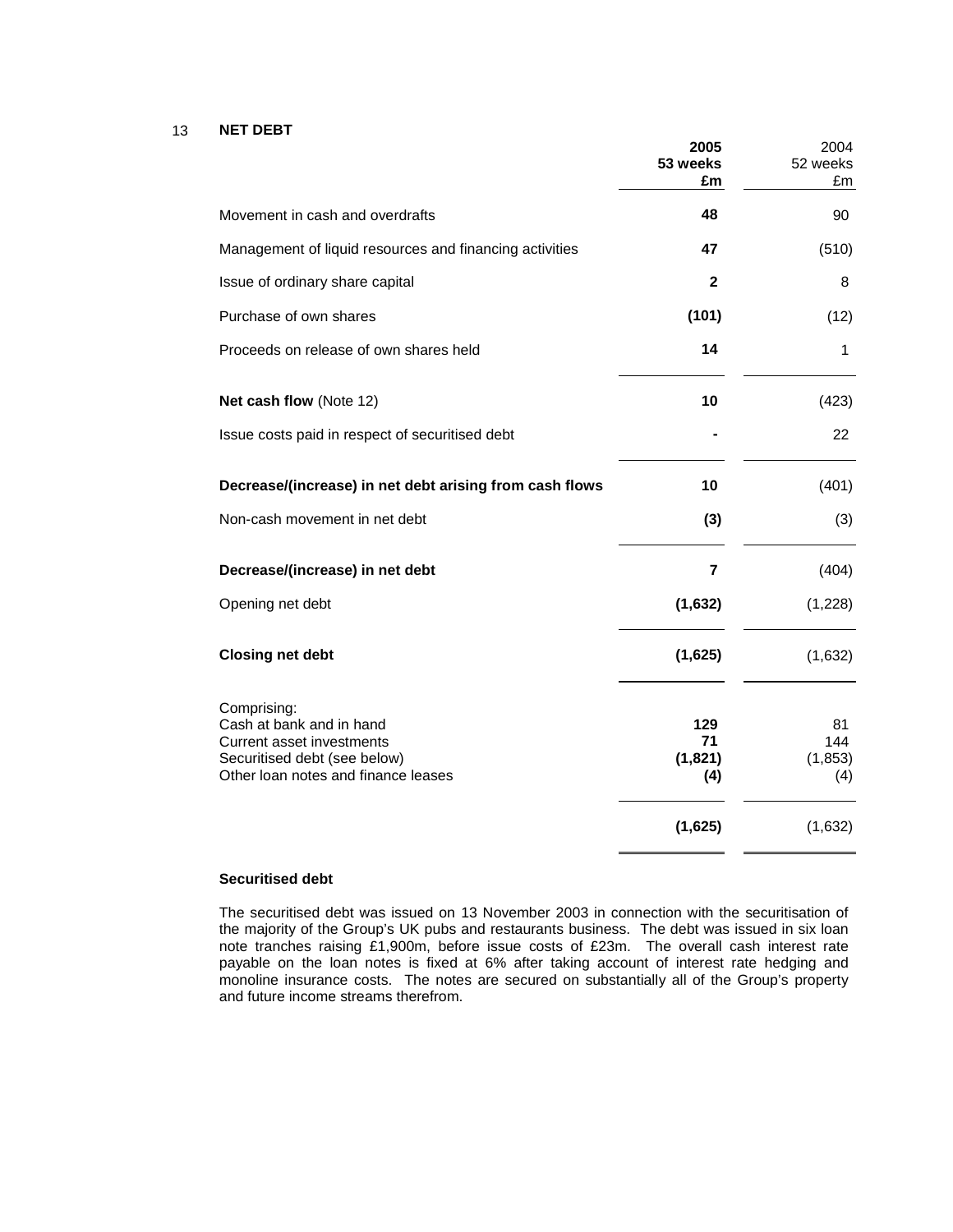## 13 **NET DEBT (continued)**

 The carrying value of the secured loan notes in the Group balance sheet at 1 October 2005 is analysed as follows:

|                                                                                | £m            |
|--------------------------------------------------------------------------------|---------------|
| Principal outstanding at 26 September 2004<br>Principal repaid during the year | 1,872<br>(35) |
| Principal outstanding at 1 October 2005                                        | 1,837         |
| Deferred issue costs<br>Accrued interest                                       | (20)<br>4     |
| Carrying value at 1 October 2005                                               | 1,821         |

## 14 **PENSIONS**

 As explained in Note 2, the Group has adopted FRS 17 in full during the period resulting in a restatement of prior year comparatives.

The total pension cost included within operating profit for the 53 weeks ended 1 October 2005 under FRS 17 was £14m (2004 £15m), comprising £13m (2004 £14m) in respect of the Group's defined benefit arrangements and £1m (2004 £1m) in respect of the defined contribution arrangements.

Amounts (charged)/credited to profit in respect of the Group's defined benefit arrangements are further analysed as follows:

|                                                                                                             | 2005<br>53 weeks<br>£m | 2004<br>52 weeks<br>£m |
|-------------------------------------------------------------------------------------------------------------|------------------------|------------------------|
| <b>Operating profit</b><br>Current and past service costs                                                   | (13)                   | (14)                   |
| <b>Finance income</b><br>Expected return on pension scheme assets<br>Interest on pension scheme liabilities | 62<br>(59)             | 57<br>(56)             |
| Net finance income                                                                                          | 3                      |                        |
| <b>Total charge</b>                                                                                         | (10)                   | (13)                   |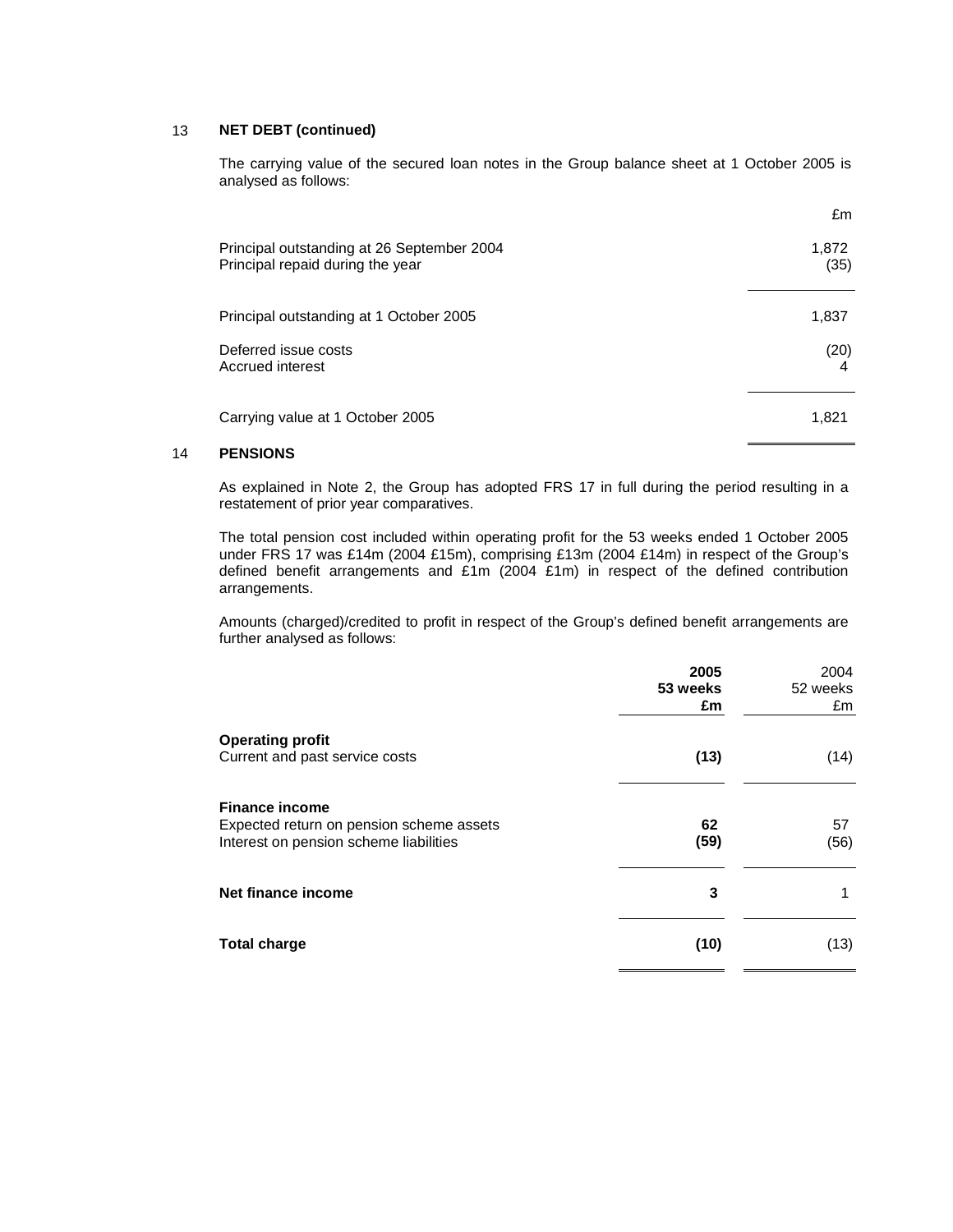#### 14 **PENSIONS (Continued)**

Net FRS 17 pension liabilities are analysed as follows:

|                                     | 2005<br>1 October<br>£m | 2004<br>25 September<br>£m |
|-------------------------------------|-------------------------|----------------------------|
| Total market value of assets        | 1,082                   | 915                        |
| Present value of scheme liabilities | (1, 230)                | (1,088)                    |
| Deficit in the schemes              | (148)                   | (173)                      |
| Related deferred tax asset          | 49                      | 59                         |
| <b>Net pension liabilities</b>      | (99)                    | (114)                      |

Movements in the scheme deficits are analysed as follows:

|                                                                                                                 | 2005<br>53 weeks<br>£m          | 2004<br>52 weeks<br>£m    |
|-----------------------------------------------------------------------------------------------------------------|---------------------------------|---------------------------|
| At 26 September 2004<br>Operating profit charge<br>Contributions<br>Net finance income<br>Actuarial (loss)/gain | (173)<br>(13)<br>42<br>3<br>(7) | (243)<br>(14)<br>44<br>39 |
| At 1 October 2005                                                                                               | (148)                           | (173)                     |

#### 15 **REVALUATION**

 In 1996, a group restructuring by Six Continents resulted in the transfer at book value of certain fixed assets to a subsidiary that subsequently became part of the Mitchells & Butlers group. The book value included the effect of revaluations undertaken prior to 1996. Accordingly, the carrying value of the Group's fixed assets reflects those revaluations in its historic cost, which at 1 October 2005 amounted to £386m (2004 £392m). In addition, the carrying value of the Group's fixed assets reflects the most recent valuation of the properties undertaken in 1999 which at 1 October 2005 amounted to £335m (2004 £339m).

#### 16 **CONTINGENT LIABILITIES**

 The Company has given indemnities in respect of the disposal of certain companies previously within the Six Continents group. It is the view of the Directors that such indemnities are not expected to result in financial loss to the Group.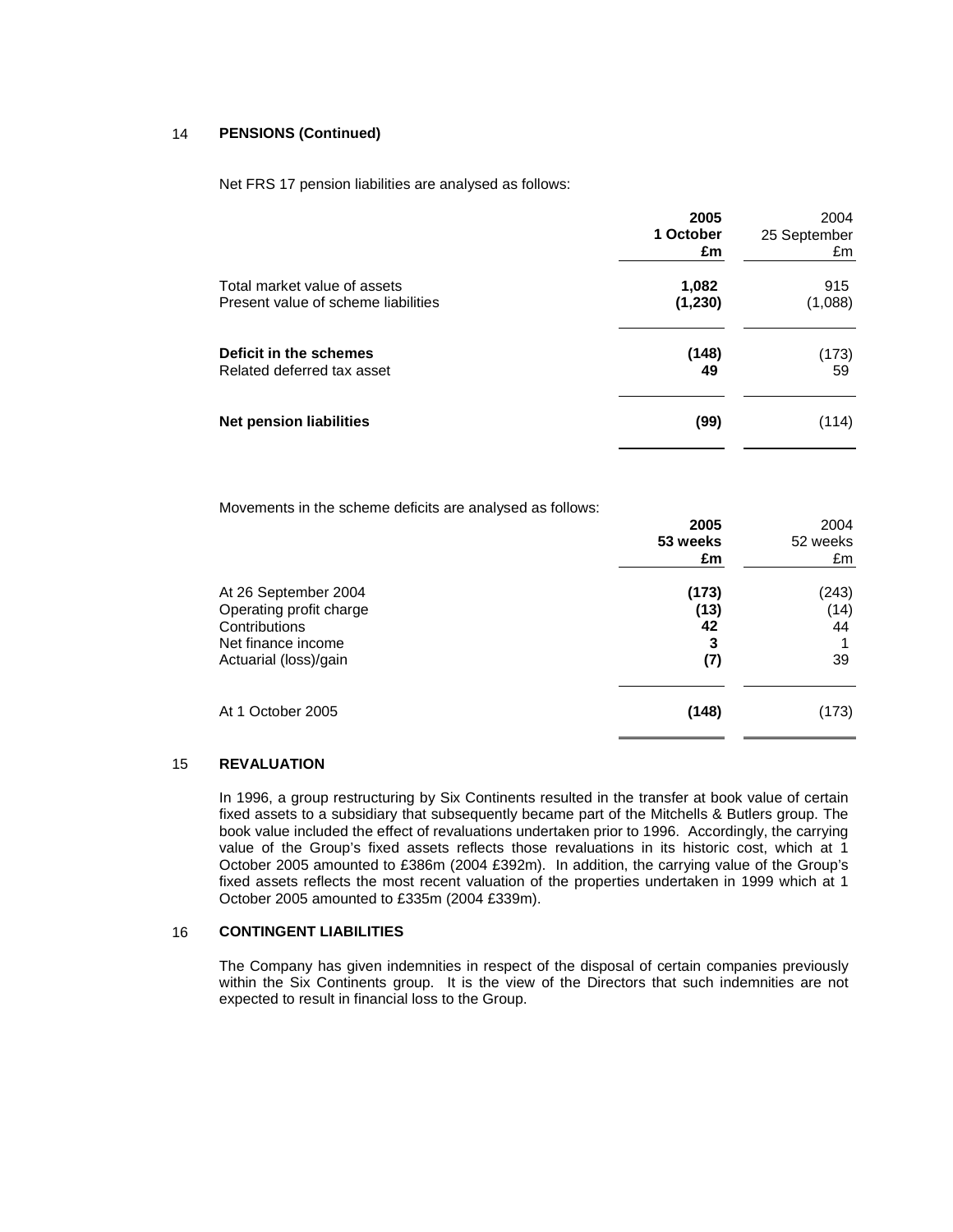#### 17 **US GAAP INFORMATION**

 Generally accepted accounting practice in the United States (US GAAP) differs in certain respects from its counterpart in the United Kingdom (UK GAAP). Details of the significant differences as they apply to the Group are set out in the Annual Report and Financial Statements 2004 and Form 20-F.

 Under US GAAP, the Group's net income per ordinary share and shareholders' equity, in dollars translated at the rates of exchange shown below, would be:

|                                 | 2005<br>£m   | 2004<br>£m   |
|---------------------------------|--------------|--------------|
| Net income                      | 121          | 122          |
|                                 | \$           | \$           |
| Net income (in US \$)           | 224          | 219          |
| Translation rate                | $£1 = $1.85$ | $£1 = $1.79$ |
| Net income per ordinary share:  | \$           | \$           |
| Basic*<br>Diluted**             | 0.44<br>0.43 | 0.42<br>0.42 |
|                                 | £m           | £m           |
| Shareholders' equity            | 795          | 806          |
|                                 | \$m          | \$m\$        |
| Shareholders' equity (in US \$) | 1,399        | 1,451        |
| Translation rate                | $£1 = $1.76$ | $£1 = $1.80$ |

 \* Calculated by dividing net income in accordance with US GAAP of \$224m (2004 \$219m) by 511m (2004 520m), being the weighted average number of ordinary shares in issue during the year.

\*\* Calculated by adjusting basic net income per ordinary share in accordance with US GAAP to reflect the notional exercise of the weighted average number of dilutive ordinary share options outstanding during the year. The resulting weighted average number of ordinary shares is 517m (2004 523m).